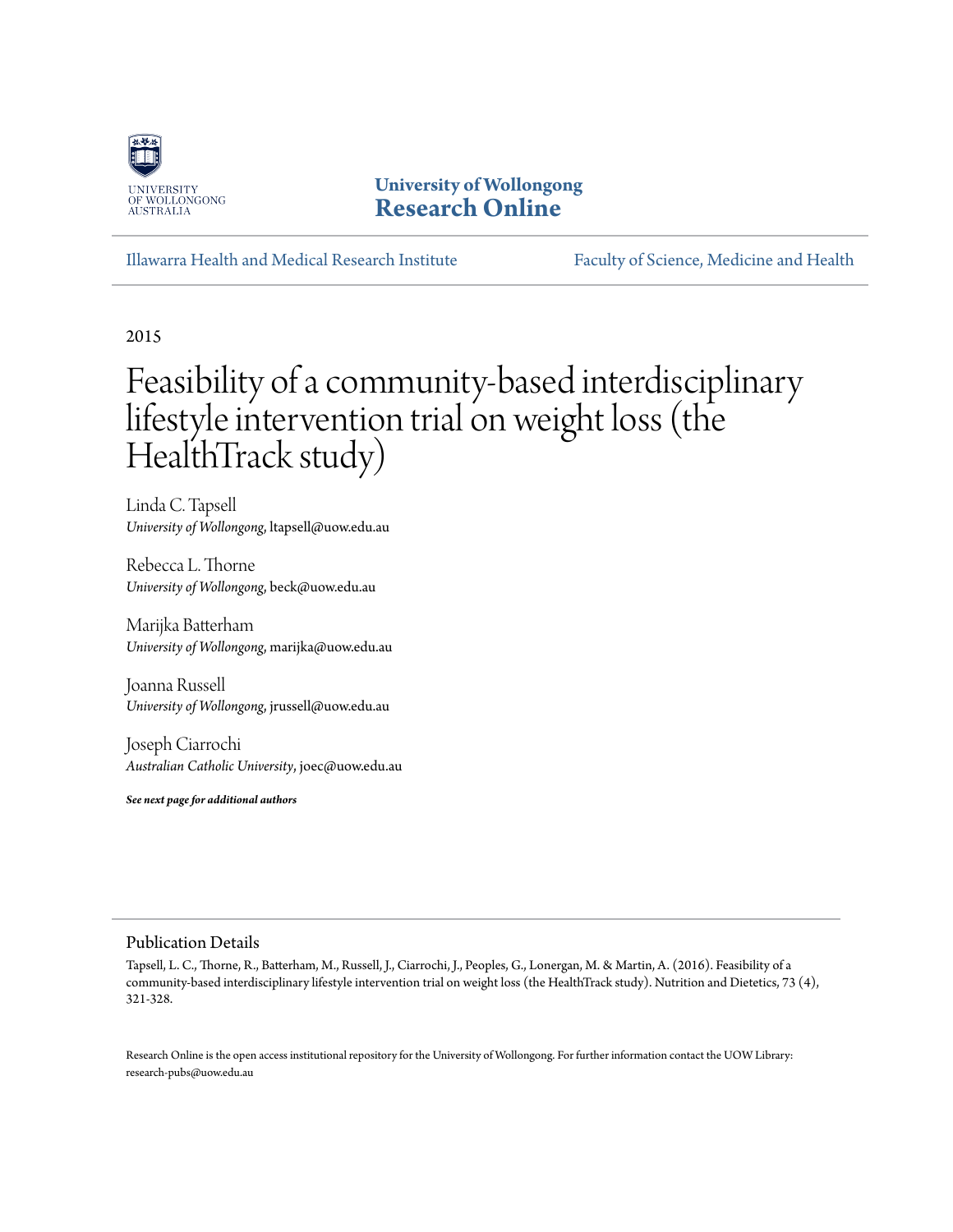### Feasibility of a community-based interdisciplinary lifestyle intervention trial on weight loss (the HealthTrack study)

#### **Abstract**

**Aim** The aim of this study was to test the feasibility and acceptability of a novel interdisciplinary intervention on weight loss. **Methods** A 3-month parallel, blinded, randomised controlled trial compared the effects of an interdisciplinary model of care (individualised interdisciplinary advice delivered through dietitians) with control (general advice on diet and physical activity delivered by primary care nurses). The primary outcome was assessing feasibility and acceptability of the protocol, with secondary outcomes including body weight, clinical, dietary, physical activity and psychological variables. **Results** Twenty-four participants were randomised and 21 included in the final analysis. The recruitment rate was 42% (24/57) and the eligibility rate 83% (24/29). The withdrawal rate was low (13% overall) compared with similar trials. Attendance at study visits was higher in the intervention arm compared with control (100 vs 83%), which may be an artefact of the greater individualised treatment provided in the integrated model. **Conclusions** This study confirmed the feasibility and acceptability of the novel interdisciplinary lifestyle intervention within the region.

#### **Disciplines**

Medicine and Health Sciences

#### **Publication Details**

Tapsell, L. C., Thorne, R., Batterham, M., Russell, J., Ciarrochi, J., Peoples, G., Lonergan, M. & Martin, A. (2016). Feasibility of a community-based interdisciplinary lifestyle intervention trial on weight loss (the HealthTrack study). Nutrition and Dietetics, 73 (4), 321-328.

#### **Authors**

Linda C. Tapsell, Rebecca L. Thorne, Marijka Batterham, Joanna Russell, Joseph Ciarrochi, Gregory E. Peoples, Maureen A. Lonergan, and Allison Martin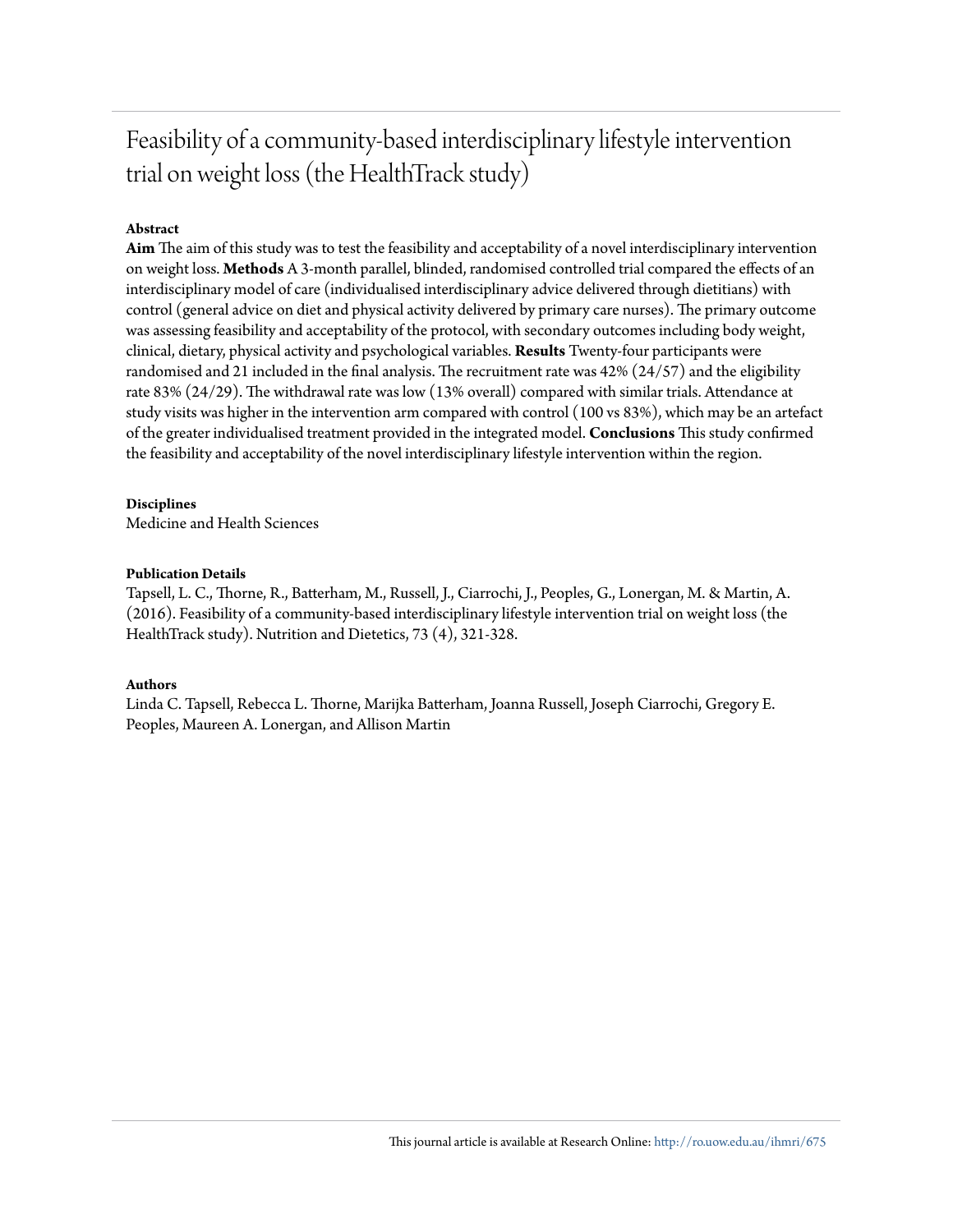## Feasibility of a community-based interdisciplinary lifestyle intervention trial on weight loss (the HealthTrack study)

Linda C. TAPSELL,<sup>1</sup> Rebecca THORNE,<sup>1</sup> Marijka BATTERHAM,<sup>2</sup> Joanna RUSSELL, $^3$  Joseph CIARROCHI, $^4$  Gregory PEOPLES, $^5$ Maureen LONERGAN<sup>6</sup> and Allison MARTIN<sup>3</sup>

1Nutrition and Dietetics, 2Statistical Consulting Centre, 3Illawarra Health and Medical Research Institute, 5Faculty of Science, Medicine and Health, University of Wollongong, 6Renal Services, Wollongong Hospital, Wollongong, and 4Institute for Positive Psychology and Education, Australian Catholic University, Sydney, New South Wales,Australia

#### **ABSTRACT**

**Aim:** The aim of this study was to test the feasibility and acceptability of a novel interdisciplinary intervention on weight loss.

**Methods**: A three month parallel, blinded, randomised controlled trial compared the effects of an interdisciplinary model of care (individualised interdisciplinary advice delivered through dietitians) with control (general advice on diet and physical activity delivered by primary care nurses). The primary outcome was assessing feasibility and acceptability of the protocol, with secondary outcomes including body weight, clinical, dietary, physical activity and psychological variables.

**Results**: Twenty four participants were randomised and 21 included in the final analysis. The recruitment rate was 42% (24/57) and the eligibility rate 83% (24/29). The withdrawal rate was low (13% overall) compared with similar trials. Attendance at study visits was higher in the intervention arm, compared to control (100%vs 83%) which may be an artefact of the greater individualised treatment provided in the integrated model.

**Conclusions**: This study confirmed the feasibility and acceptability of the novel interdisciplinary lifestyle intervention within the region.

Key Words: health services, physical activity, behavioural research, weight control, evidence based practise, community health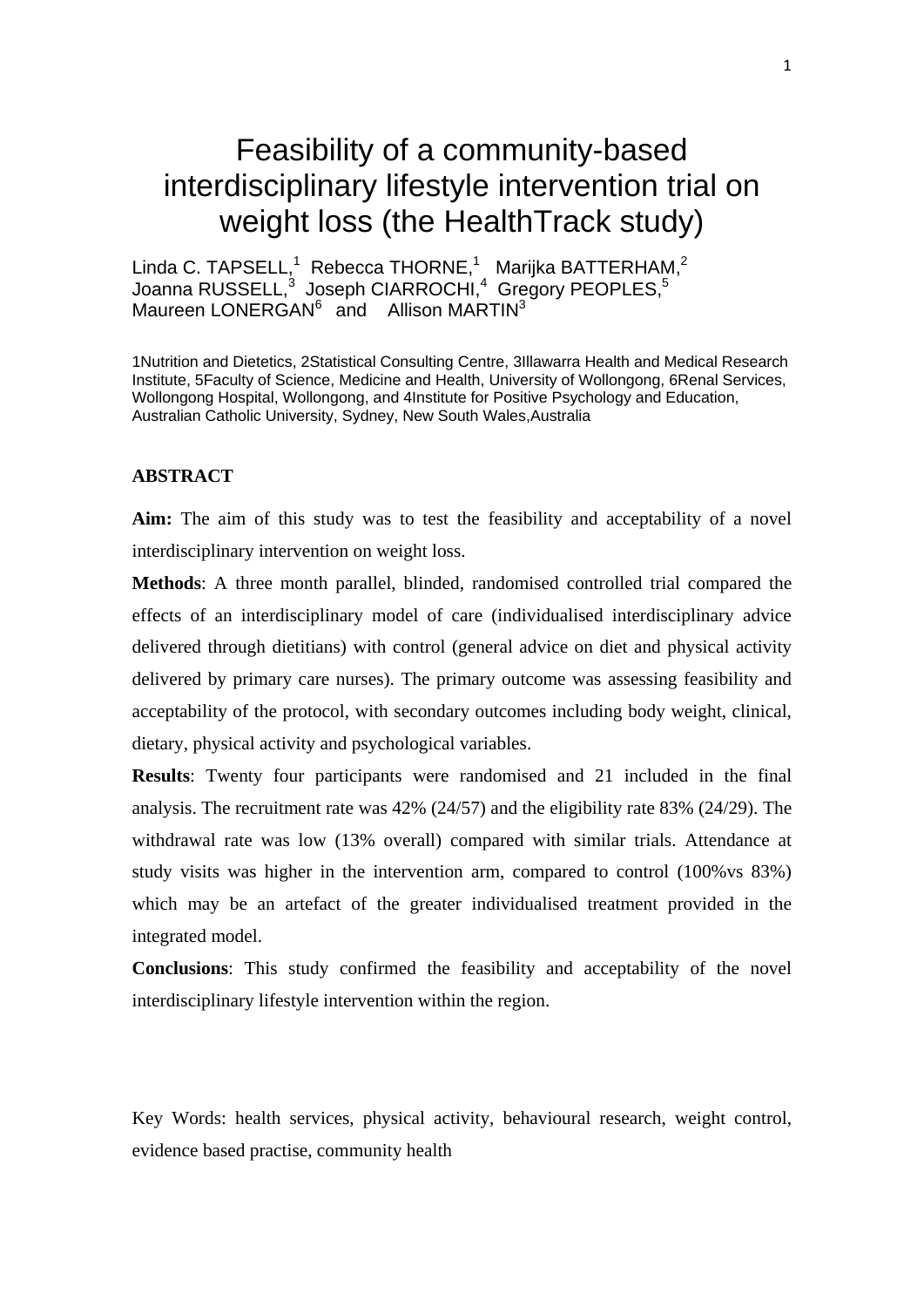#### **INTRODUCTION**

Non communicable diseases such as cardiovascular disease, type 2 diabetes, cancers and chronic respiratory diseases account for the nearly two thirds of deaths in the world today and drive up healthcare and disability costs.<sup>1</sup> A recent review argued that risk factors such as overweight and obesity, lack of physical activity, and poor diet are amongst a number of risk factors that lead to this burden.<sup>2</sup> In Australia, overweight contributes to 7.5% of the national disease burden.<sup>3</sup> The prevalence of overweight and obesity in adults aged >18yrs continued to rise from 56.3% in 1995 to 63.4% in 2011- 2012.4 In the Illawarra region of New South Wales Australia, data from 17 general practices (representing 39.7% of the regional population) demonstrated that the prevalence of chronic diseases was higher than the national average: obesity/overweight 65.9% vs 63.4%; hypertension 11.9% vs 10.4% and anxiety disorders 5.0% vs 3.8%, respectively.5

The benefits of interdisciplinary lifestyle interventions, including weight loss, physical activity and behavioural aspects, have been shown to improve cardiovascular disease risk and diabetes.<sup>6-8</sup> Current Australian Medicare programs support multidisciplinary services for chronic disease management, requiring the General Practitioner (GP) to develop a management plan with up to 5 consultations with allied health professionals.<sup>9</sup> This model is delivered using a referral process to individual practitioners. The complexities of organising and coordinating these individual consultations and ensuring cohesive care and follow-up can lead to high drop-out rates and failure to achieve sustained lifestyle improvements. A model of care in which allied health professionals negotiate roles and share expertise may be more effective. The aim of this study was to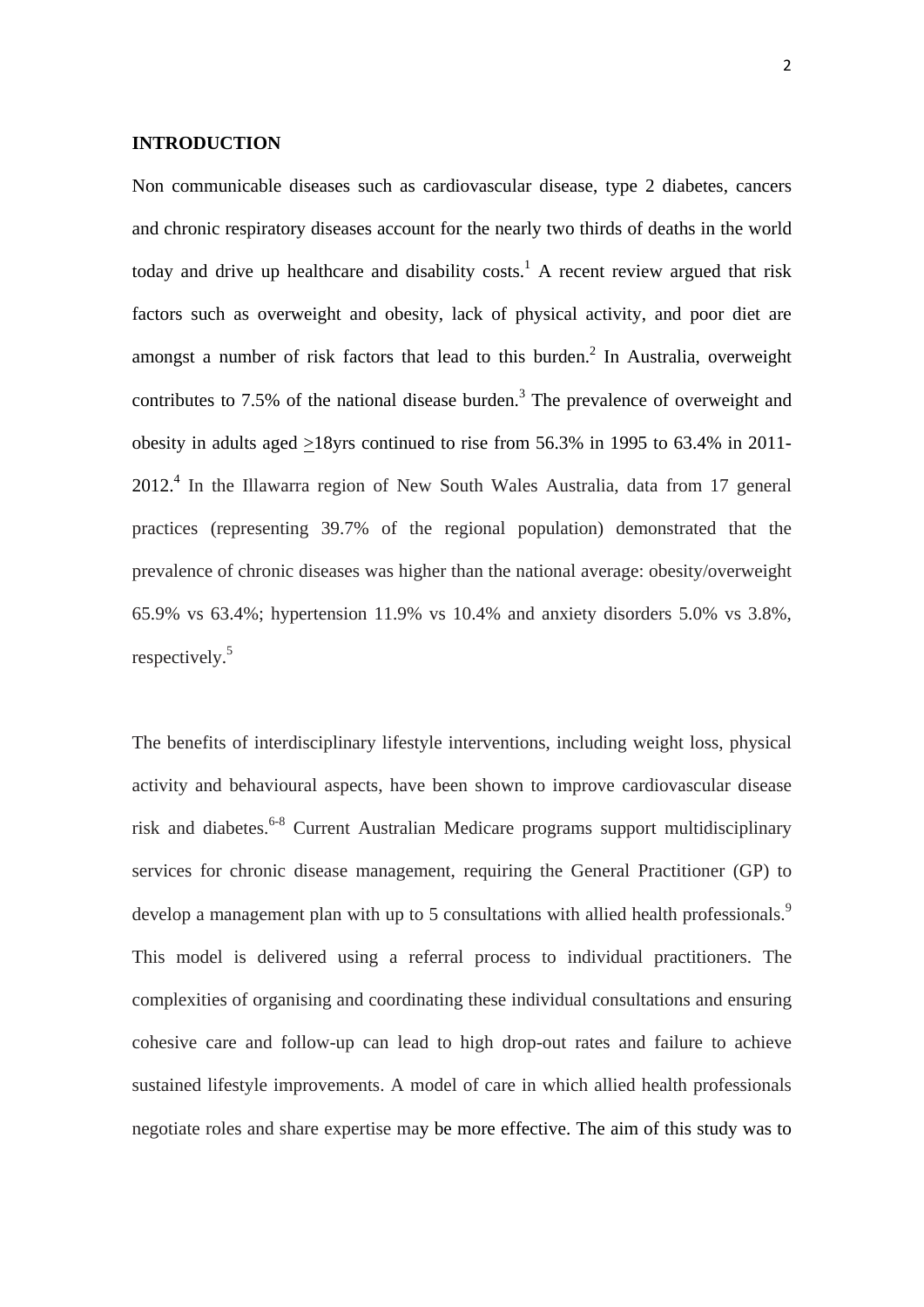test the feasibility and acceptability of a novel interdisciplinary intervention on weight loss.

#### **METHODS**

Interdisciplinary design: Utilising Australian guidelines and international scientific literature, representatives from five groups of health professions – medicine, nutrition  $\&$ dietetics, exercise physiology, psychology and nursing, developed two models of care – one reflecting usual care in a primary care context delivered by nurses (control) and the other combining the expertise of dietitians, exercise physiologists and psychologists where the face to face counselling was provided by the dietitian (intervention). Best practice assessments for chronic disease risk factors, anthropometry, dietary intake, physiological parameters (blood pressure, physical activity and fitness) and psychological health were negotiated and included in surveys and assessments. Standard operating procedures were also developed for screening, assessment, and delivery of lifestyle counselling.

Briefly, the roles of the health practitioners in the process of protocol development and trial implementation are defined in Table 1.

Ethical approval to conduct the study was provided by the [name removed for blind peer review] Human Research Ethics Committee (HE13/189). The larger trial following this pilot, the HealthTrack study, has been registered (ANZCTRN 12614000581662). This research was conducted in compliance with the Declaration of Helsinki (as revised in Edinburgh 2008), available at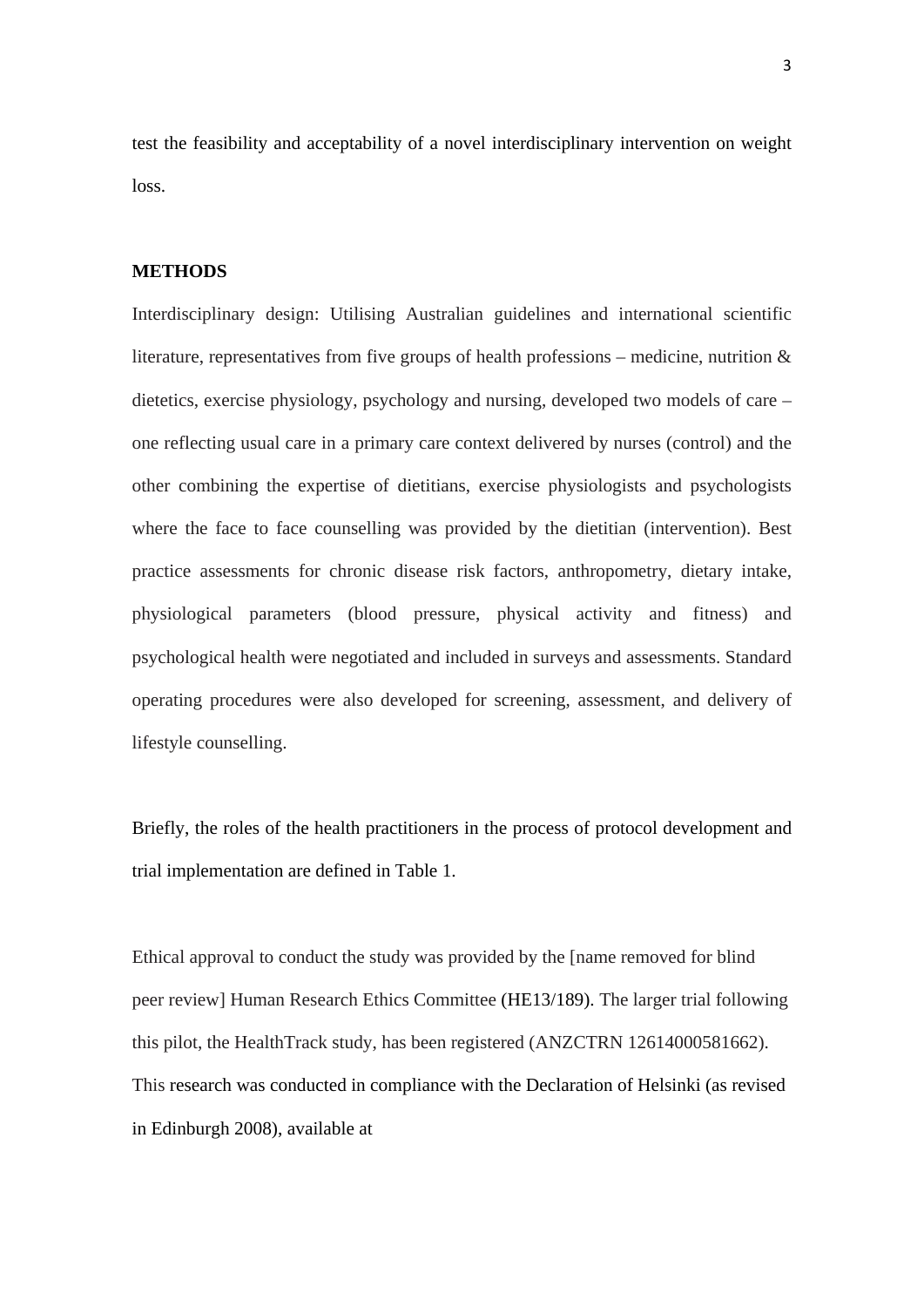http://www.wma.net/en/30publications/10policies/b3/index.htm. All participants were aged 25 years or over and provided written informed consent.

Feasibility and acceptance study: The design reflected a three month single centre, blinded, parallel, randomised controlled trial with two arms: control (usual care) and intervention (interdisciplinary approach). It was conducted between July and November 2013.Randomisation to the two groups was 1:1. Recruitment was conducted via advertising in local University websites and flyers. Potential participants saw this on their computers, passing billboards or locations where flyers were placed.

Inclusion factors were men and women from the [name removed for blind peer review] (adults aged 25-54yr, permanent resident), at higher risk of lifestyle related disease (defined by BMI range  $25-40\text{kgm}^2$ ). Exclusion criteria were inability to communicate in English, severe medical conditions impairing ability to participate in the study, other medical conditions thought to limit survival to one year, immunodeficiency, reported illegal drug use or regular alcohol intake associated with alcoholism (>50g/day); difficulties or major impediments to participating in components of the study. People with Type 1 diabetes were excluded as the more specific dietary requirements were considered impediments to the study.

A one-off health coaching workshop for participants was attended by six of the 11 intervention group participants prior to their baseline counselling. At this workshop an experienced clinical Psychologists advised on cognitive behavioural strategies utilising Acceptance Commitment Theory  $(ACT)$ <sup>10</sup> All participants attending the workshop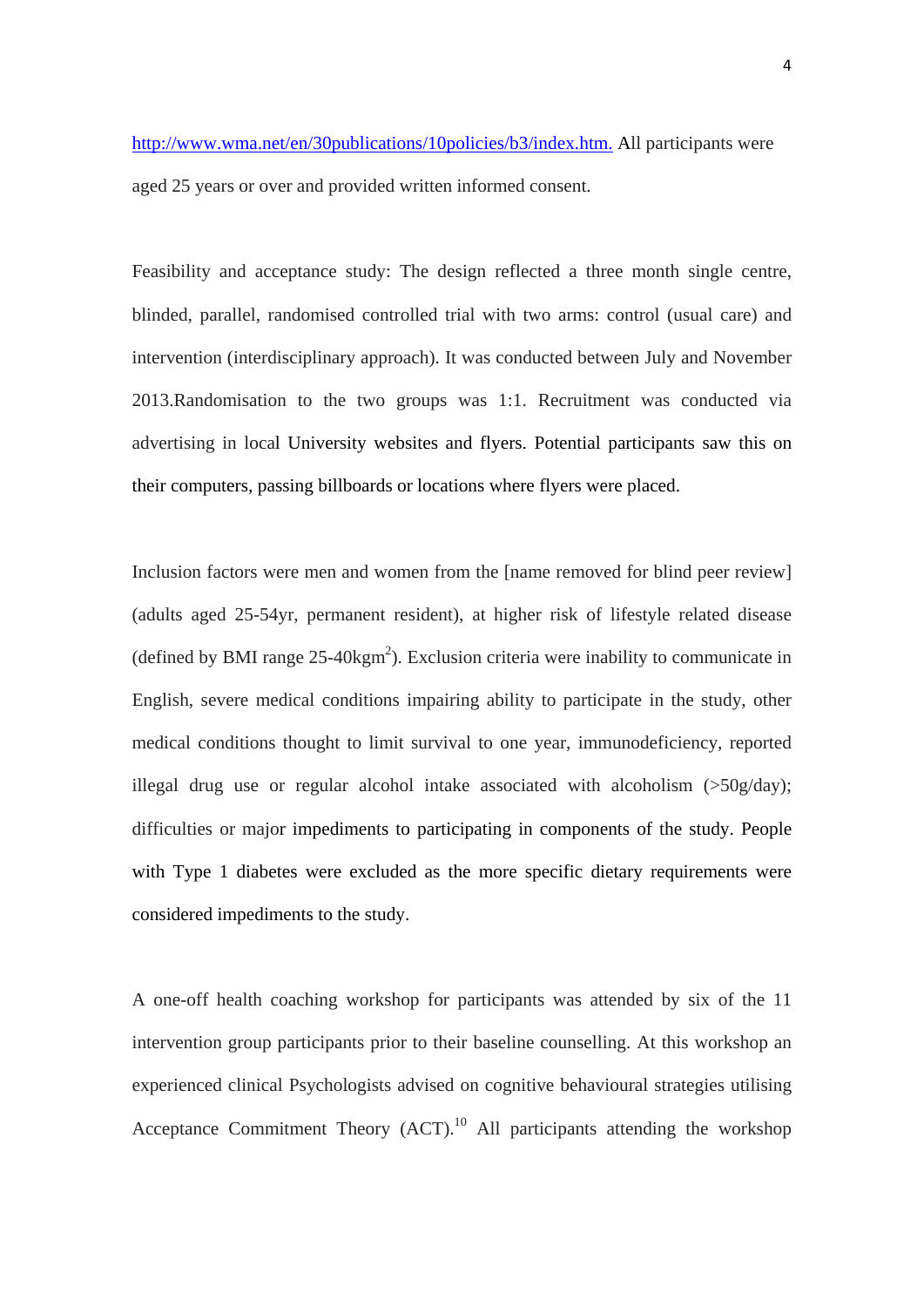received printed psychological support materials designed to increase motivation and behavioural commitment and received weekly motivational email reminders.

Both groups attended the clinic at baseline, 1, 2 and 3 month visits with a health practitioner (nurse/control or dietitian/intervention) (Figure 1). After screening, both groups attended an initial baseline assessment including anthropometric, diet and blood pressure measures conducted by an accredited practising dietitian (APD). Both groups attended the clinic for ongoing support from the nurse or dietitian and had their weight and %body fat measured at the 1, 2 and 3 month visits. All participants were encouraged to set diet and physical activity goals. All participants were asked to perform physical activity in accordance with the national physical activity guidelines.<sup>11</sup> In addition at the 3 month visit anthropometric, diet and physiological assessment measures were repeated in both groups by another APD.

The variation between the intervention and control groups was that for the control group Nurse Practitioners used a client centred approach to counselling, which involved seeking the patients perspective and fitting advice around their needs. In addition the control participants were provided with information sheets utilising general/national diet and physical activity guidelines as per the 2013 Australian Guide to Healthy Eating.<sup>11-13</sup> For the intervention group the APD delivered a client centred approach to advice on diet and physical activity suited to their individual needs. This included providing participants with a personalised diet prescription based on core food groups from the Australian Guide to Healthy Eating<sup>5</sup> i.e. vegetables, fruit, grain foods, meat/fish/eggs/cheese, milk/yoghurt and nuts/seeds/spreads/oils, providing ~80%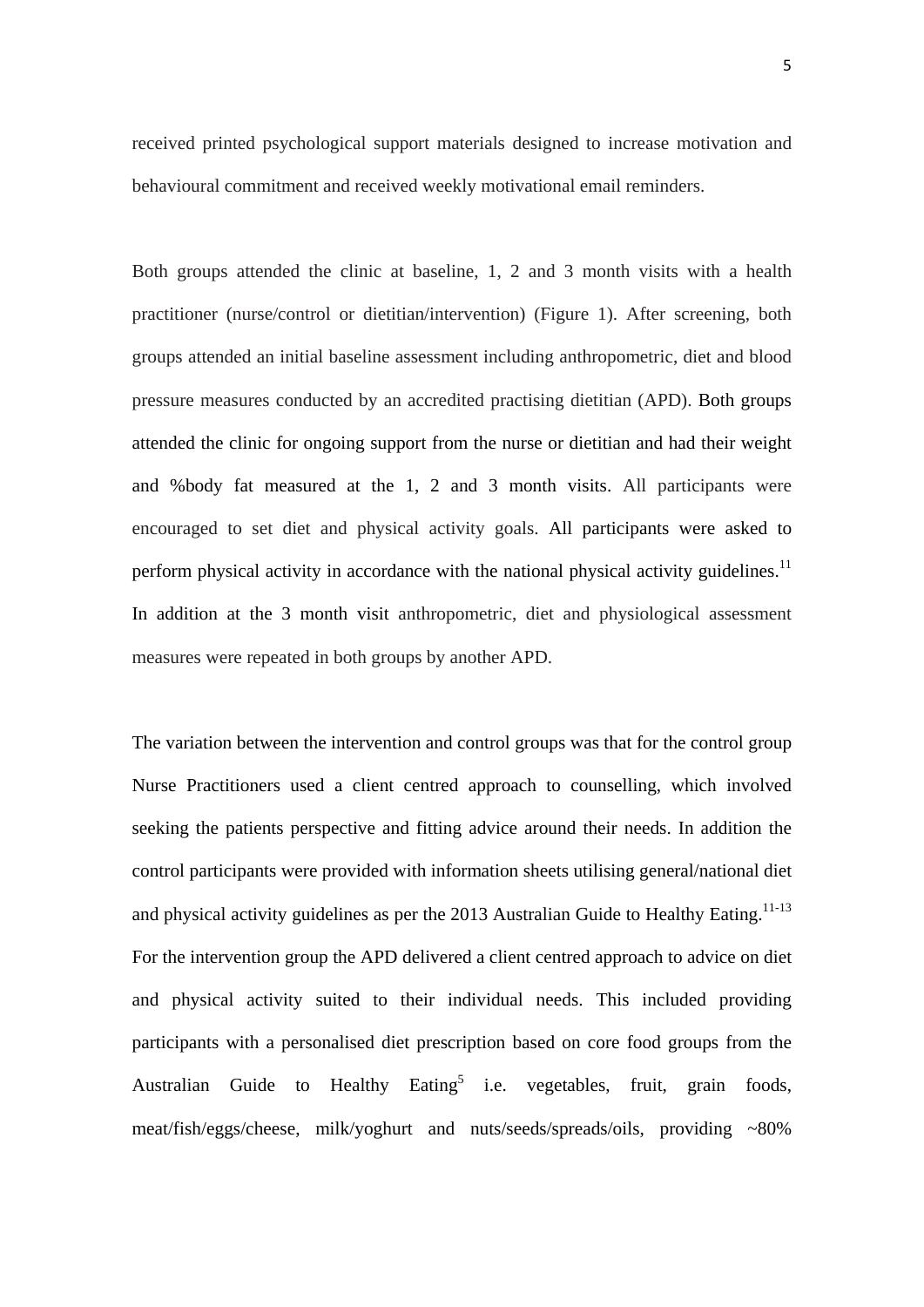energy requirements for age, weight and sex (as per the Mifflin Equation<sup>14</sup>). Specific exercise goals were developed for the intervention group with reference to the National Physical Activity guidelines.<sup>11</sup>

The following measures were undertaken:

Blood Pressure and Anthropometry: Weight was measured at baseline and 3 months in minimal clothing (without shoes) using scales with a bio-electrical impedance component to estimate body fat (Tanita TBF-662. Wedderburn Pty, Ltd, Ingleburn, NSW, Australia). Lightly clad or directly on skin, waist and hip circumferences were measured in accordance with standard protocols. Height was measured using a stadiometer. Blood pressure and heart rate was measured with the participant resting in a supine position for 5 minutes on an Omron HEM-907 automated blood pressure monitor. Three blood pressure measurements were taken and the average of these measurements was calculated.

Pathology: Fasting blood lipids (total cholesterol, triglycerides, HDL and LDL cholesterol) and glucose were collected via referral to an accredited pathology centre, [name removed for blind peer review] Medical Laboratory (a fully owned subsidiary of Sonic Health Care Limited, Wollongong, NSW, Australia).

Dietary Assessment: Diet intake was assessed using a diet history interview at clinic visits and 4 day food records (including one weekend day) completed in the period prior to attending the clinic. Participants recorded all foods consumed including amounts and recipes. Dietary data were calculated and analysed using FoodWorks (Version 6; Xyris Pty Ltd, Kenmore Hills, QLD, Australia) nutrient analysis software using the AUSNUT 2007 food composition survey database.<sup>15</sup>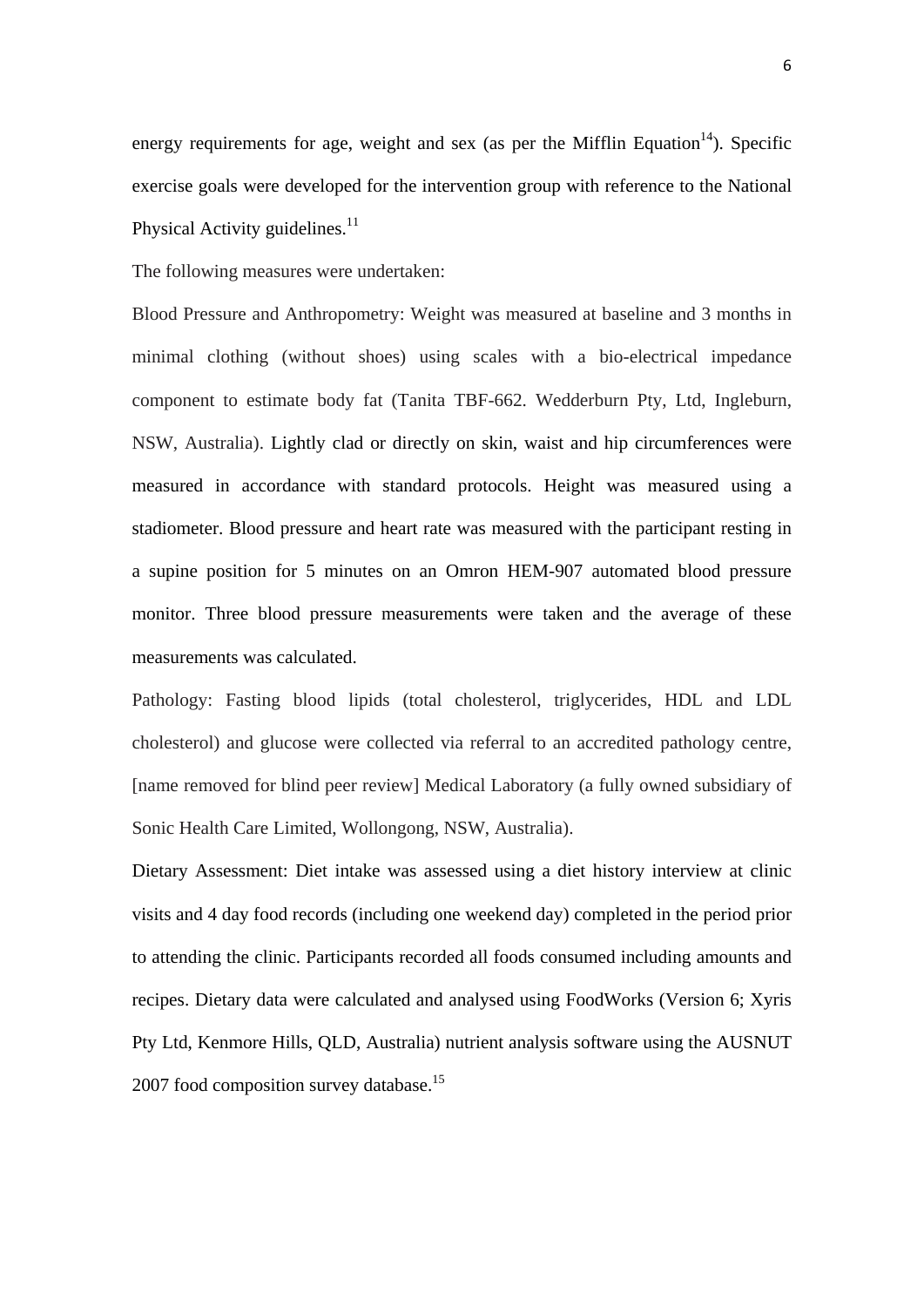Physical Activity: Physical activity was assessed using the International Physical Activity Questionnaire (IPAQ) short form survey questions.<sup>16</sup>

Quality of Life Assessment: Quality of life (physical and mental health) was assessed using the SF-12 health survey.<sup>17</sup> Scores were based on the contribution of each item and computed using weighted formulas in accordance with the developers' recommendations.18 Higher scores indicate higher physical and mental health.

The primary aim of the study was to test the feasibility and acceptability of a lifestyle intervention trial comparing the effects of an interdisciplinary approach and usual care (control). Feasibility was assessed by recruitment rate (number randomised/number responding to advertisement) and eligibility rates (number deemed eligible/number completing screening survey). Acceptability was assessed by withdrawal rate (number of withdrawals/number enrolled), and degree of attendance at study visits (number attending /total number of required attendances).

The secondary aims of the study compared the effects of the two approaches over 3 months on weight, body fat %, blood pressure , dietary intake, lipids, physical activity (assessed by IPAQ) and Quality of Life (assessed by SF12).

Randomisation was conducted by a researcher independent of the participant interface. Participants were block randomised, stratified by sex into control or intervention groups, using STATA (V12, College Station TX). As this was a feasibility study, a sample of 10 per group was judged suitable to implement the study protocols and determine variation in effects on the primary outcome. Significant differences in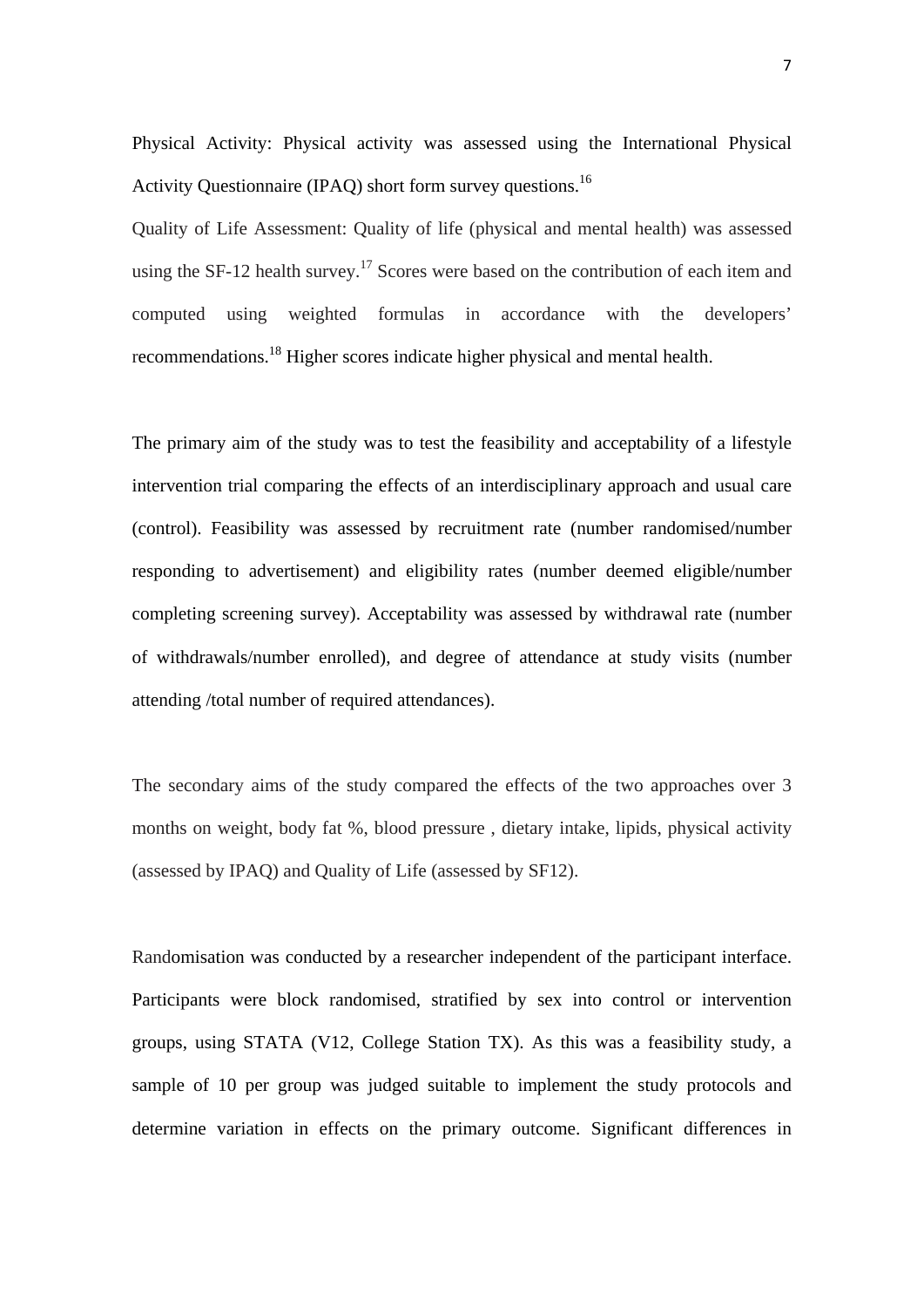secondary outcomes were not anticipated. Baseline characteristics were summarised without formal between-group comparison. Statistical analysis was conducted using a linear mixed model (SPSS V21, IBM Corporation Armonk NY).

#### **RESULTS**

Fifty seven people expressed an interest in the trial (Figure 1). Of these about half (n=29) completed the screening questionnaire, and 24 were deemed eligible and underwent baseline assessments. This converts to a recruitment rate of 42% and an eligibility rate of 83%. The time from initial advertisement to completing recruitment was 1 month. Twenty four participants were randomised to the control and intervention group but there were two drop outs (one control, one intervention) prior to the baseline counselling (not wishing to continue in the study) and one after the first session in the control group (health reasons). In the control group, one participant did not attend the 1 month counselling and 6 did not attend the 2 month counselling, but all attended the 3 month assessment visit (Figure 1). This converts to 100% attendance by the intervention group and 83% attendance by the control group.

Baseline characteristics of the total cohort and each group (Table 1) indicated there were fewer males than females in the study (8vs13, respectively). The mean age of the sample was  $43.8$  ( $\pm 8.8$ ) years, and the sample was largely obese (mean BMI 30.5)  $\pm 2.9$ Kgm<sup>2</sup>). Major baseline characteristics were similar in the two groups. Only one participant in the study was taking lipid lowering medication and no participants were on antihypertensive medication. Baseline characteristics were not statistically compared as per the CONSORT statement guidelines.<sup>19</sup>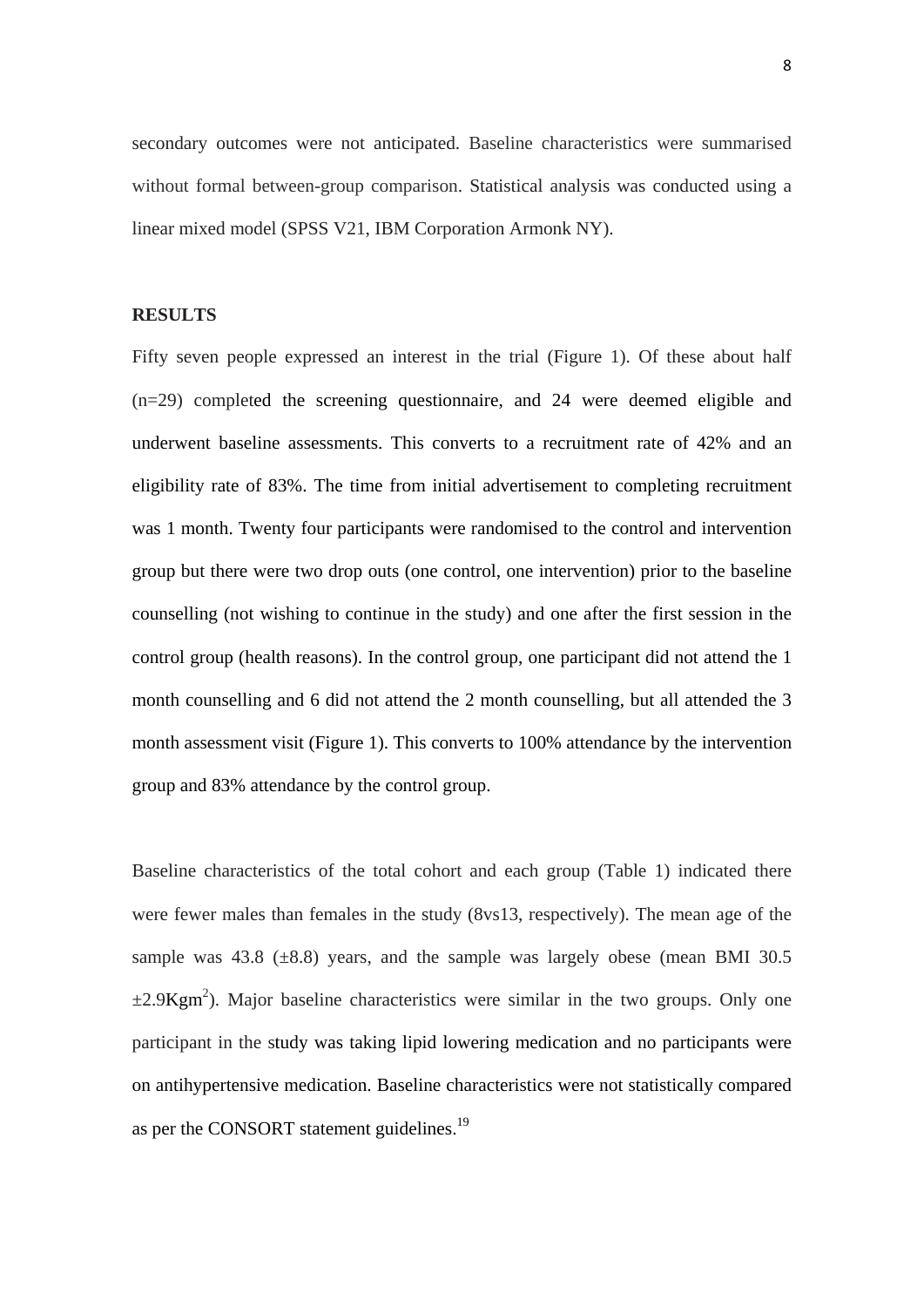After 3 months the intervention group lost significantly more weight than the control group (adjusted mean difference -3.98kg (95%CI-6.17,-1.79) P=0.002), coinciding with a reduction in BMI (adjusted mean difference  $-1.24$ Kgm<sup>2</sup> (95%CI  $-2.05$ ,  $-0.44$ ) P=0.002) (Table 2). The body fat component of the weight loss was significantly reduced in the intervention arm, compared to control (adjusted mean difference % body fat -3.25%  $(95\%CI - 6.05, -0.48) P = 0.034$ . In addition, waist circumference significantly reduced in the intervention arm compared to control (adjusted mean difference 5.14cm (95%CI 7.74,-2.53) P=0.001), with a non-significant reduction in hip circumference (adjusted mean difference -2.45cm (95%CI -5.05, 0.17) P=0.08).

Blood pressure measurements decreased for both groups over the 3 months (-5/-3mmHg systolic blood pressure (BP)/diastolic BP in the control and -8/-8 in the intervention group, P<0.001), with the intervention group showing a significantly greater reduction in diastolic BP compared to control  $(P=0.02)$ . There was no statistically significant change in total cholesterol, triglycerides or glucose in either group within the 3 months of follow-up.

Both groups reduced their energy intake (kJ) similarly over the 3 month follow-up (mean decrease 1589kJ (SD 1138) P<0.001), however the intervention group reported a significant decrease in percent energy from dietary fat over the 3 month follow-up (- 4.5% (SD 4.0) P=0.004), whereas the usual care group did not change  $(+1.1\%$  (SD 3.2) P=0.300), (adjusted estimate  $5.4\%$  (95%CI 2.0,8.7) P=0.003). Both groups increased physical activity  $(P=0.031)$ , but there were no differences between the two groups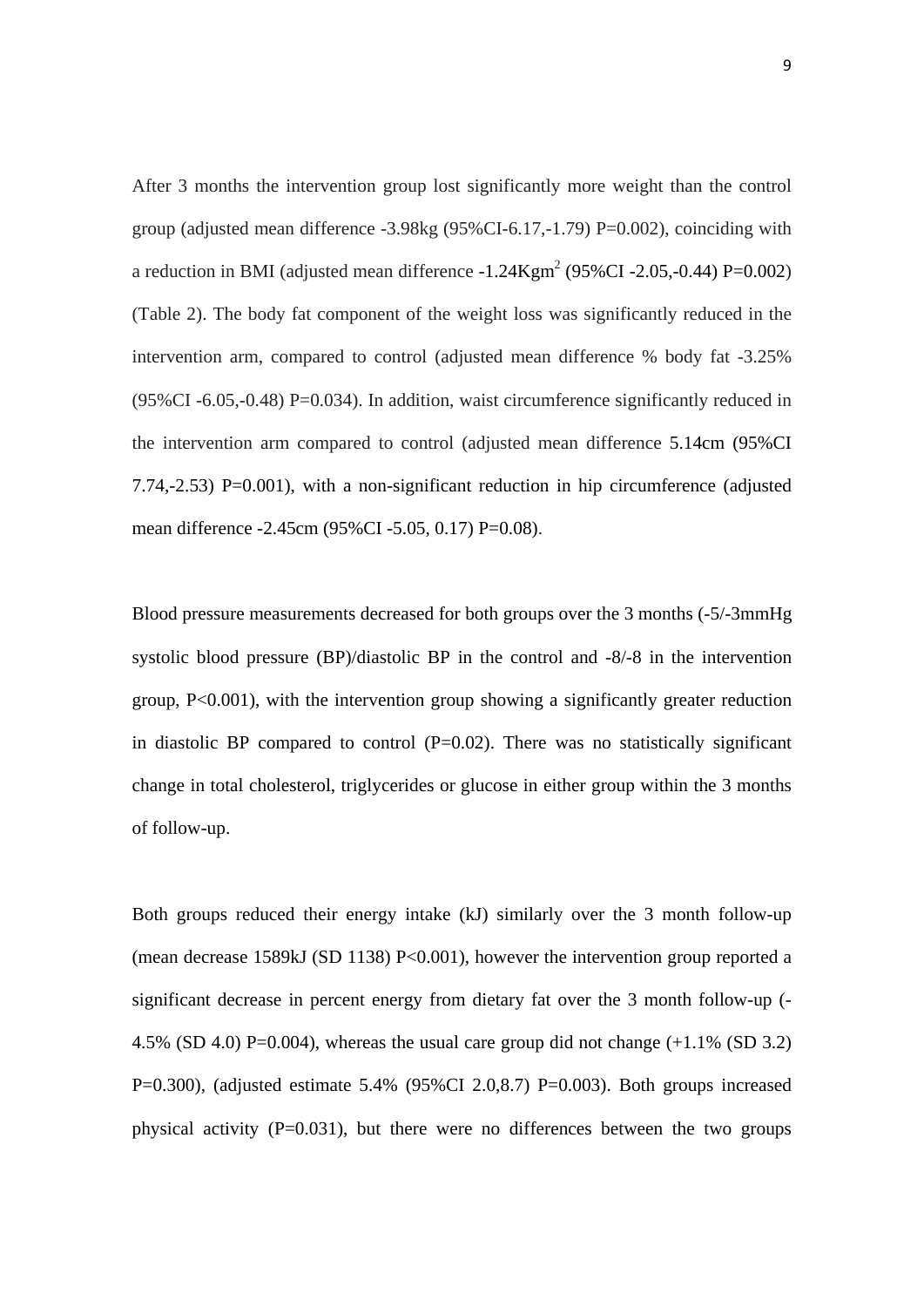(adjusted estimate 816 METS (95%CI -694, 2327) P=0.27). There were no significant changes in the Quality of Life assessment (SF12) over time or between the two groups.

#### **DISCUSSION**

This feasibility study demonstrated that the proposed trial of an interdisciplinary intervention as described is feasible and appears acceptable to participants. The number of people responding to minimal advertising within a month (n=57) was reasonable. The recruitment rate of 42% was also reasonable, given the inclusion and exclusion criteria, and the eligibility rate of 83% was high. The rate of withdrawal (one in the intervention, 2 in the control group) was low compared to other lifestyle intervention studies which has reported withdrawal rates of  $20-50\%$ .<sup>20-22</sup> The higher rate of attendance at study visit by the intervention group compared to the control (100% vs 83%) may be an early reflection of the greater response to the interdisciplinary approach, but that would have to be tested in larger numbers.

As a feasibility study which confirmed the use of study protocols, the research reported here was not designed with power to show an effect, however it was demonstrated that the intervention group had a greater weight loss of around 4kg. As the intensity of visits and volume of information provided to both groups was similar, the difference in effects may possibly be attributed to the individualised programs by Accredited Practising Dietitians with support from an exercise physiologist and health counsellors. In addition, the study demonstrated significantly reduced BMI and % body fat in the intervention group compared to control, with a reported improvement in blood pressure.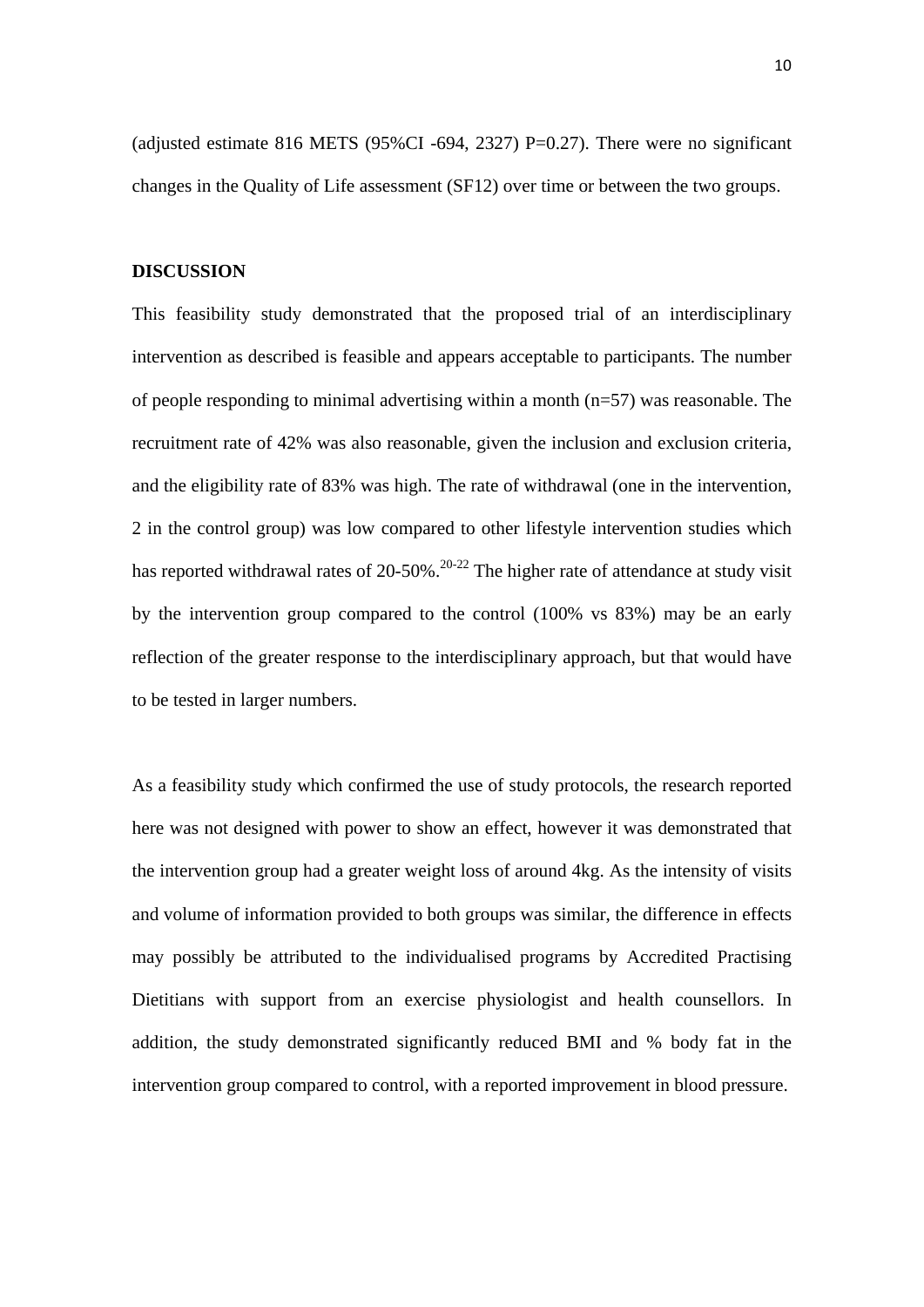It must be acknowledged that small studies such as this are often biased demonstrating larger estimates of population effect size than would be seen in a larger sample.<sup>23</sup> Therefore, the statistical significance of the secondary outcome results are not the main focus of our findings. In using the between group differences for estimates for a larger sample various methods including using the upper  $95\%$ ,<sup>24</sup> bootstrap resampling<sup>25</sup> or Bayesian methods incorporating relevant prior information<sup>26</sup> could be employed. The focus of the study reported here is the feasibility of the novel combination of the health disciplines being implemented by a single practitioner. No significant changes were seen in quality of life measures as expected with the sample size and duration of study, but the inclusion of psychology in this research is important as several decades of research suggests that people overeat or fail to exercise for psychological reasons.<sup>27-31</sup>

The feasibility study assessed participants after three months, whereas long-term change will be the ultimate goal of the research. The effectiveness of an interdisciplinary approach has been previously demonstrated, $6$  as has the ability to obtain sustained changes following lifestyle interventions.7-8 The focus of this research was to develop a protocol that is relevant in the regional context, but applicable on a broader scale. In principle, the research introduced a lifestyle intervention model that incorporated multiple health disciplines but was implemented by a single health practitioner. This model would reduce the burden on the health system and the patients. Two previously published diabetes prevention trials focused on diet and physical activity as the major components of behaviour change and dietitians provided the substantive component of lifestyle counselling. In the Finnish National Diabetes Prevention Program (FNDPP) it was noted that over 12 months weight loss in the follow up community intervention was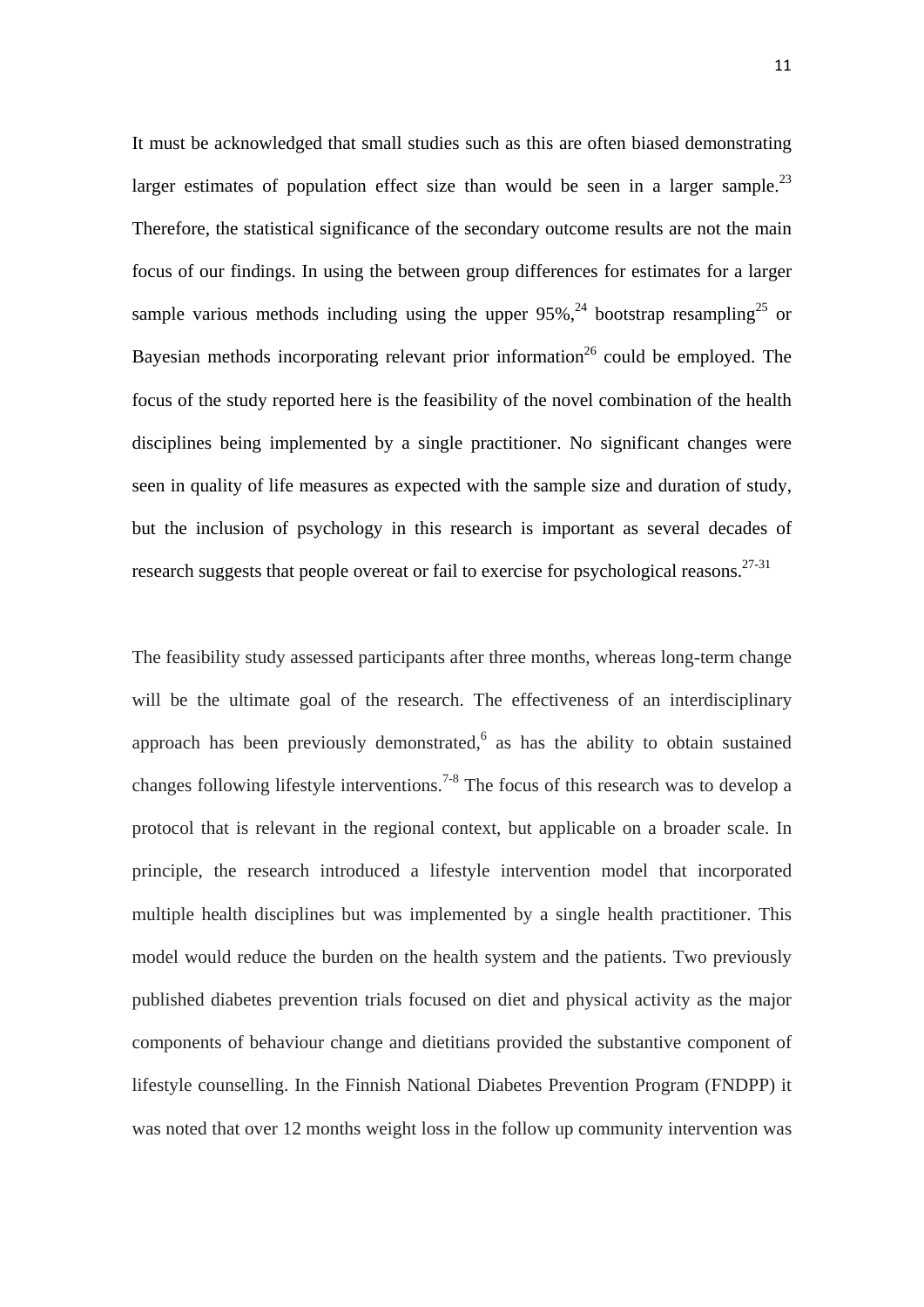less than in the Diabetes Prevention Program trial itself (DPS) (1kg vs 4.2kg, respectively), suggesting greater efficacy with the clinical model. In addition, participants in the DPS appeared well motivated to maintain lifestyle changes.<sup>8</sup> Similarly, the US based trial of a similar nature to the DPS, the Diabetes Prevention Program (DPP) demonstrated reductions in energy intake up to nine years later.<sup>7</sup> A previous dietary intervention trial conducted by our research team also demonstrated weight loss over 12 months to a similar level as the DPS.<sup>32</sup> With a view to enhancing these effects in the current study, greater behavioural strategies and physical activity guidance were implemented, and appeared to be successful.

Bearing in mind this is a feasibility study, a limitation for reporting effects could be that only 4 of the control subjects attended the 2 month counselling session. However, this may also likely reflect the lack of effectiveness of the control arm and may provide further support for the interdisciplinary model. As 10 of the 11 control group participants returned for the 12 week assessment and the results were analysed using a linear mixed model the findings from the analysis of secondary outcomes may represent the potential benefits of the interdisciplinary approach on an intention to treat basis.

Finally, in our study, the context of healthcare delivery is important. There is some argument that commercial services may provide a preferable alternative to publically funded services. In one multicentre trial (Germany, Australia, UK), referral to commercial weight loss programmes that addressed diet, physical activity and motivation was shown to be clinically effective,  $33$  but weight loss maintenance was poor during the non-intervention follow up after two years, and loss to follow up was high.<sup>34</sup>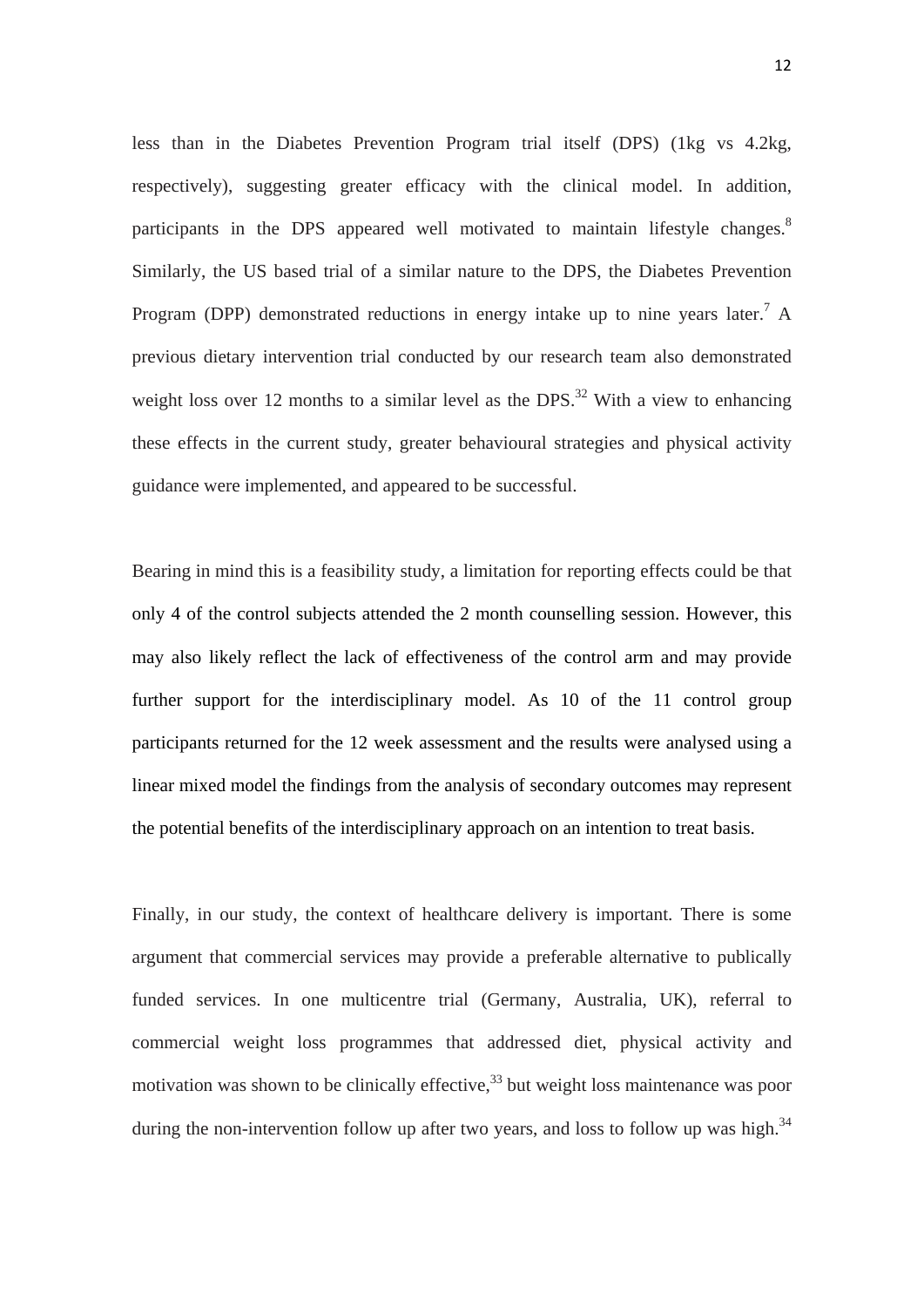In contrast, for the same period of time, an interdisciplinary program provided by nutritionists, psychologists and kinesiologists in Montreal, Canada, was shown to be more effective than usual care.<sup>6</sup> In this case a two year follow up was provided by nurses and physicians. This suggests that delivery within healthcare systems may be significantly better in the long term. Likewise, the healthcare system may be important for recruitment and screening. This proof of concept feasibility study is being rolled out in the full HealthTrack study in 377 participants over a 12 month follow-up; recruitment is completed with final follow-up occurring in June 2016.

The initial results of the HealthTrack lifestyle intervention trial suggest that a single model of care using an interdisciplinary approach to provide lifestyle counselling is feasible within its current context and acceptable to participants. The ability of five health professions to negotiate a study design including an integrated strategy has been demonstrated. Further research will be required to address questions of how the model can be translated into primary healthcare and other local health district services.

#### **FUNDING**

The HealthTrack pilot study was funded by the [name removed for blind peer review].

#### **CONFLICTS OF INTEREST**

All authors report that they have no conflicts of interest.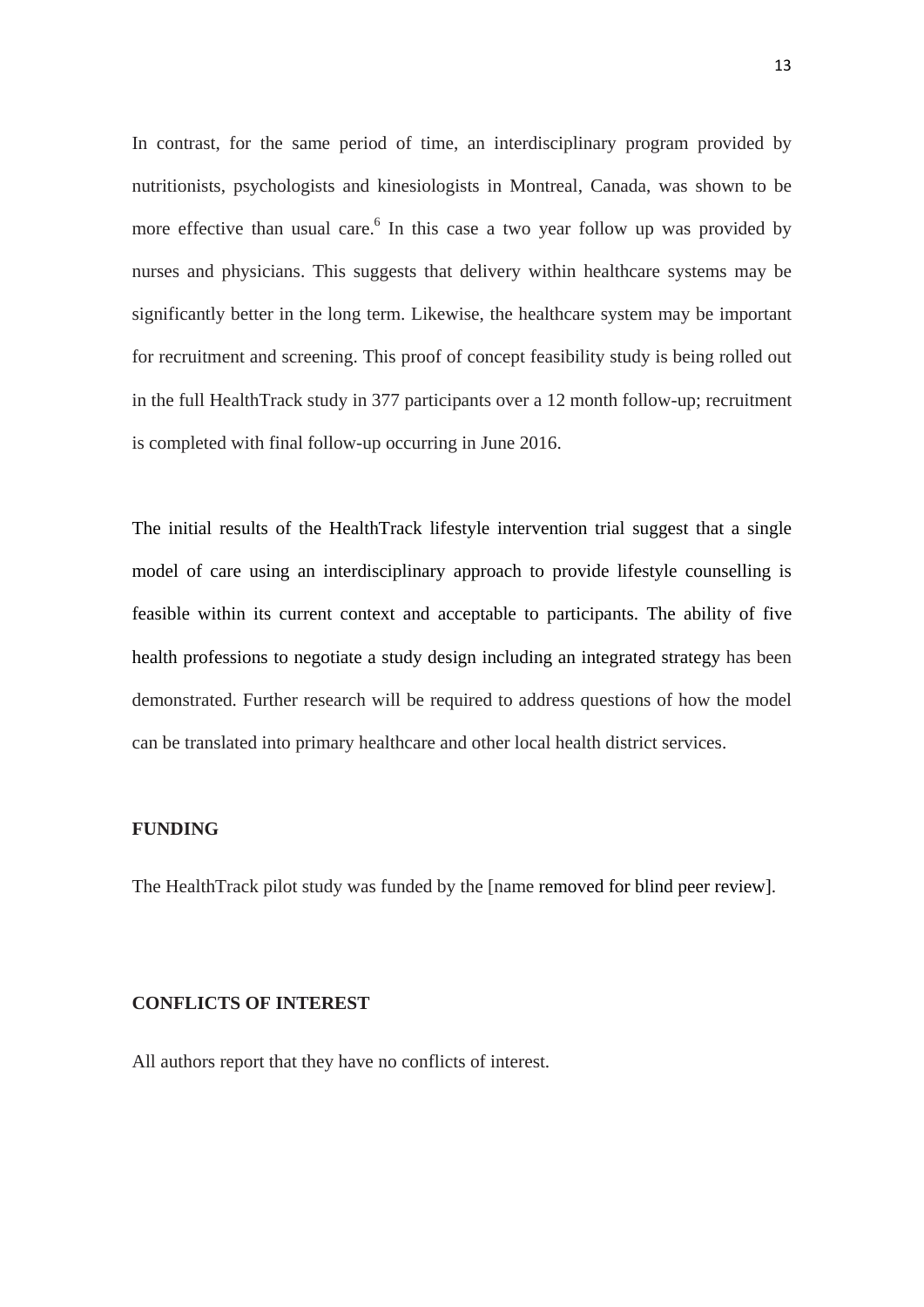#### **AUTHORSHIP**

The following authors were responsible for the study concept and design (LCT, ML, MB, JC, GP), study setup (LCT, ML, RT), ongoing management (LCT, ML, RT), participant visits (RT), data cleaning (RT), data analysis (MB, LCT, ML, JR, JC, GP, AM) and writing of manuscript (LCT, ML, MB, JR, JC, GP, AM). The authors would like to thank the participants of the clinical trial for their time in participating in this research study.

#### **ACKNOWLEDGMENTS**

We would like to thank the participants of the clinical trial for their time in participating in this research study.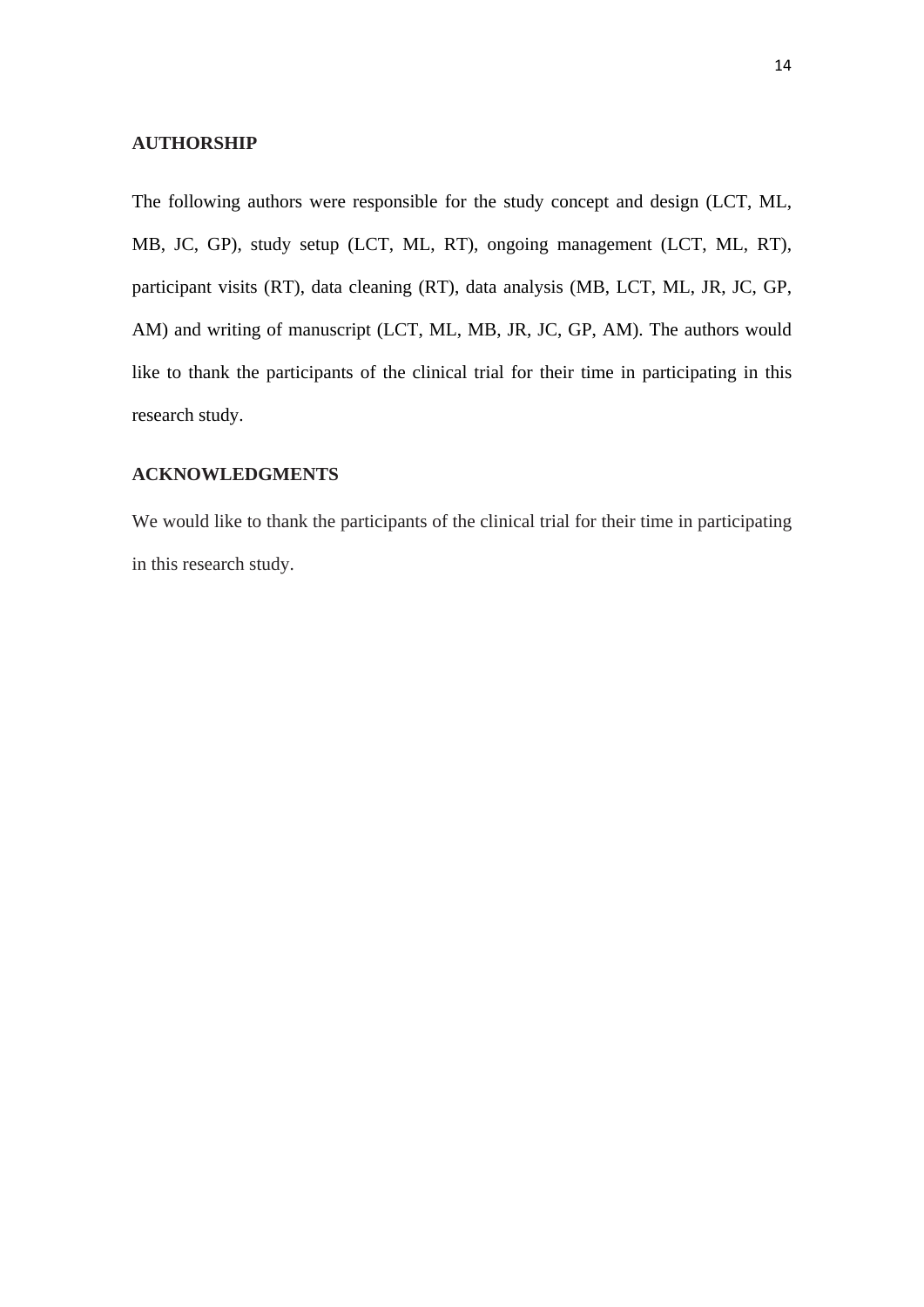#### **REFERENCES**

- 1. World Health Organization: WHO Global status report on non-communicable diseases http://www.who.int/nmh/publications/ncd\_report2010/en/ (accessed November 19, 2014).
- 2. Bauer UE, Briss PA, Goodman RA, Bowman BA. Prevention of chronic disease in the 21st century: elimination of the leading preventable causes of premature death and disability in the USA. *Lancet* 2014; **384**: 45-52.
- 3. NSW Government Health Illawarra Shoalhaven Local Health District: Working Together to Build Healthy Futures. First draft of the Illawarra Shoalhaven Local Health District's Healthcare Services Plan 2012 – 2022. http://www.islhd.health.nsw.gov.au/ISLHDHCSPDraftforconsultation15thAug2 012.pdf (accessed November 19, 2014).
- 4. Australian Bureau of Statistics: Australian Health Survey: First Results 2011- 2012. Vol 4364.0.55.001. Canberra: Commonwealth of Australia; 2012.
- 5. Ghosh A, Charlton KE, Girdo L, Batterham M. Using data from patient interactions in primary care for population level chronic disease surveillance: The Sentinel Practices Data Sourcing (SPDS) project. *BMC Public Health*  2014;**14**: 557.
- 6. Goyer L, Dufour R, Janelle C, Blais C, L'Abbe C, Raymond E, Champlain J. Randomized controlled trial on the long-term efficacy of a multifaceted, interdisciplinary lifestyle intervention in reducing cardiovascular risk and improving lifestyle in patients at risk of cardiovascular disease. *J Behav Med*  2012;**36**: 212-224.
- 7. Davis NJ, Ma Y, Delahanty LM, Hoffman HJ, *et al*. Predictors of Sustained Reduction in Energy and Fat Intake in the Diabetes Prevention Program Outcomes Study Intensive Lifestyle Intervention. *J Acad Nutr Diet* 2013;**113**: 1455-1464.
- 8. Saaristo T, Moilanen L, Korpi-Hyovalti, *et al*: Lifestyle intervention for prevention of type 2 diabetes in primary health care. One-year follow-up of the finnish national diabetes prevention program (FIN-D2D). *Diab Care* 2010;**33**: 2146-2151.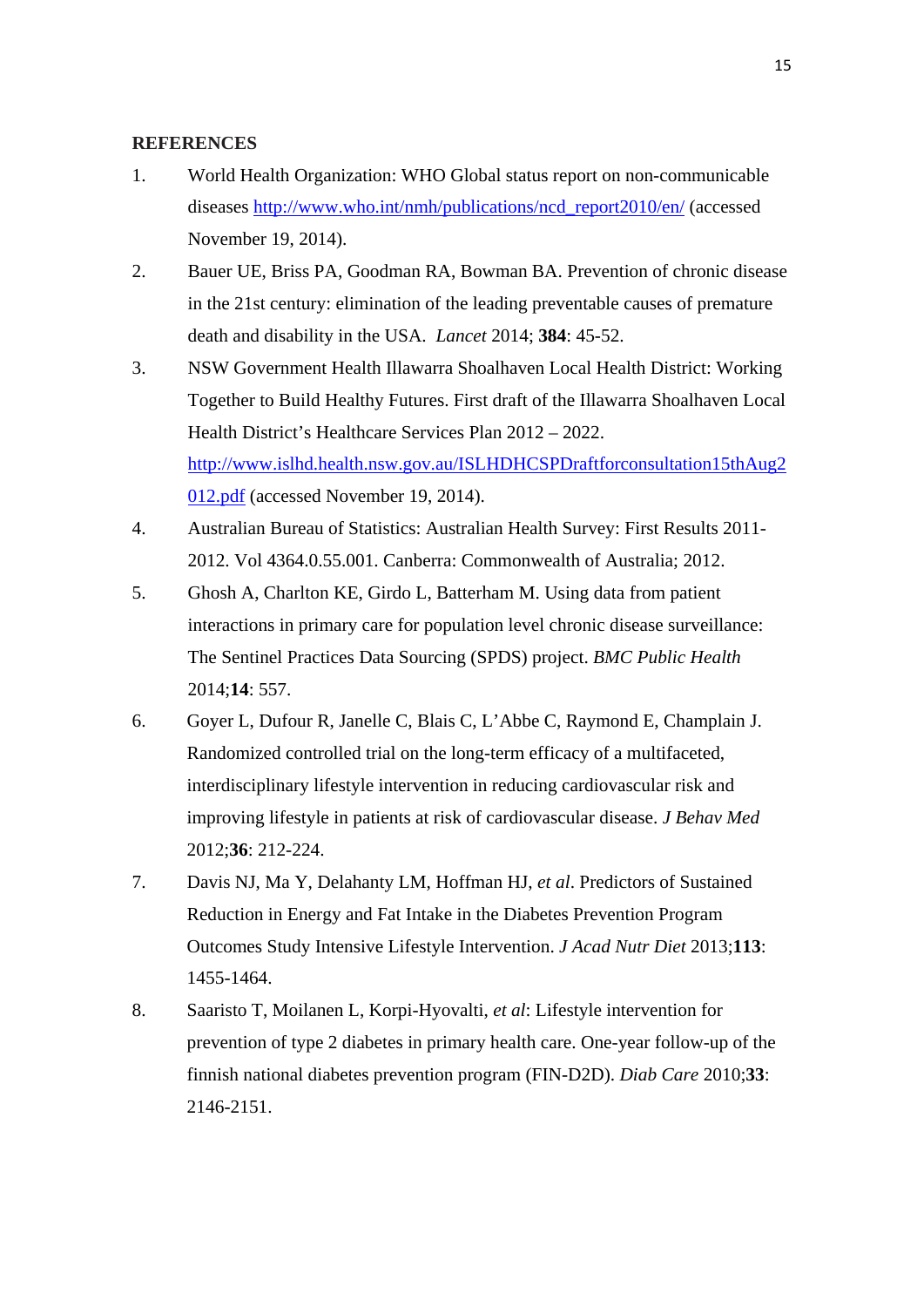9. Australian Government: Chronic Disease Management - Provider Information 2014. http://www.health.gov.au/internet/main/publishing.nsf/Content/mbsprimarycare-

10. Ciarrochi J, Bailey A, Harris R. *The Weight Escape.* Penguin; 2014.

factsheet-chronicdisease.htm. (accessed 18/11/2014).

- 11. Department of Health and Ageing: National Physical Activity Guidelines for Adults 2010. www.health.gov.au/internet/.../health-pubhlth-strateg-phys-actguidelines. (accessed 18/11/2004).
- 12. National Health and Medical Research Council: Clinical practice guidelines for the management of overweight and obesity in adults, adolescents and children in Australia 2013 www.nhmrc.gov.au/\_files\_nhmrc/.../n57\_obesity\_guidelines\_130531.pd

(accessed 18/11/2014).

18/11/2014).

13. National Health and Medical Research Council: Australian Dietary Guidelines 2013 www.nhmrc.gov.au/\_...nhmrc/.../n55\_australian\_dietary\_guidelines\_130. (accessed

14. Mifflin M, St Jeor S, Hill L, Scott B, Daugherty SA, Koh Y. A new predictive equation for testing energy expenditure in healthy individuals. *Am J Clinl Nutr*  1990;**51**: 241 – 247.

15. Food Standards Australia New Zealand: AUSNUT 2007 – Australian Food, Supplement and Nutrient Databse for Estimation of Population Nutrient Intakes 2008.

www.foodstandards.gov.au/.../monitoringnutrients/ausnut/.../AUSNUT%... (accessed 18/11/2014).

- 16. Craig CL, Marshall AL, Sjostrom M, *et al.* International physical activity questionnaire: 12-country reliability and validity. *Med Sci Sport Exercise* 2003; **35**: 1381-1395.
- 17. Ware Jr JE, Kosinski M, Keller SD. A 12-Item Short-Form Health Survey: Construction of Scales and Preliminary Tests of Reliability and Validity. *Med Care* 1996;**34**: 220-233.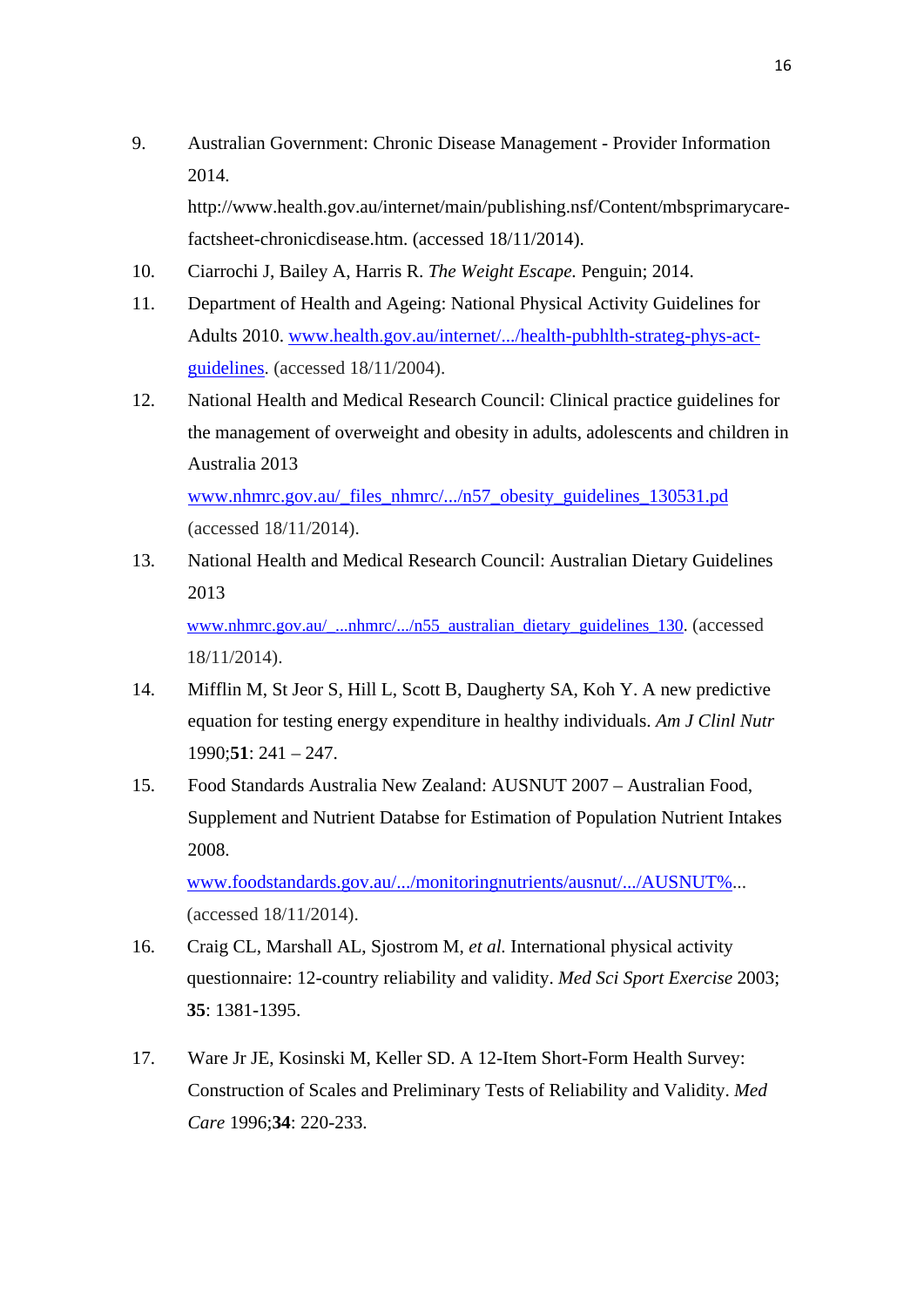- 18. Ware JE, Kosinski M, Keller SD. How to score the SF-12 physical and mental health summary scales*.* Boston: The Health Institute, New England Medical Center, 1995.
- 19. Schulz KF, Altman GF, Moher D for the CONSORT Group. CONSORT 2010 Statement: updated guidelines for reporting parallel group randomised trials *Lancet* 2010; published online DOI:10.1016/S0140-6736(10)60456-4
- 20. Gagnon C, Brown C, Couture C, *et al*. A cost-effective moderate-intensity interdisciplinary weight-management programme for individuals with prediabetes. *Diab & Metab* 2011; **37**: 410-418.
- 21. Williams LT, Hollis JL, Collins CE, Morgan PJ. Can a relatively low-intensity intervention by health professionals prevent weight gain in mid-age women? 12- Month outcomes of the 40-Something randomised controlled trial. *Nutr & Diab* 2014, **4**: e116.
- 22. Jebb SA, Ahern AL, Olson AD, *et al*. Primary care referral to a commercial provider for weight loss treatment versus standard care: a randomised controlled trial. *Lancet* 2011; published online DOI:10.1016/S0140-6736(11)61344-5.
- 23. Hertzog MA. Considerations in determining sample size for pilot studies. *Res Nursing & Health* 2008;**31**:180-191.
- 24. Browne RH. On the use of a pilot sample for sample size determination. *Stat Med* 1995;**14**:1933-1940.
- 25. Steiger JH. Beyond the F test: Effect size confidence intervals and tests of close fit in the analysis of variance and contrast analysis. *Psych Methods* 2004;**9**:164- 182.
- 26. O'Hagan A, Stevens JW, Campbell MJ. Assurance in clinical design. *Pharma Stat* 2005;**4**:187-201.
- 27. McAllister EJ, Dhurandhar NV, Keith SW, *et al.* Ten putative contributors to the obesity epidemic. *Crit Rev Food Sci Nutr* 2009;**49**: 868-913.
- 28. Dallman MF. Stress-induced obesity and the emotional nervous system. *Trends in Endocrinol Metab* 2010;**21**: 159-165.
- 29. Keskitalo K, Tuorila H, Spector TD, *et al.* The three-factor eating questionnaire, body mass index, and responses to sweet and salty foods: A twin study of genetic and environmental associations. *Am J Clin Nutr* 2008;**88**: 263-271.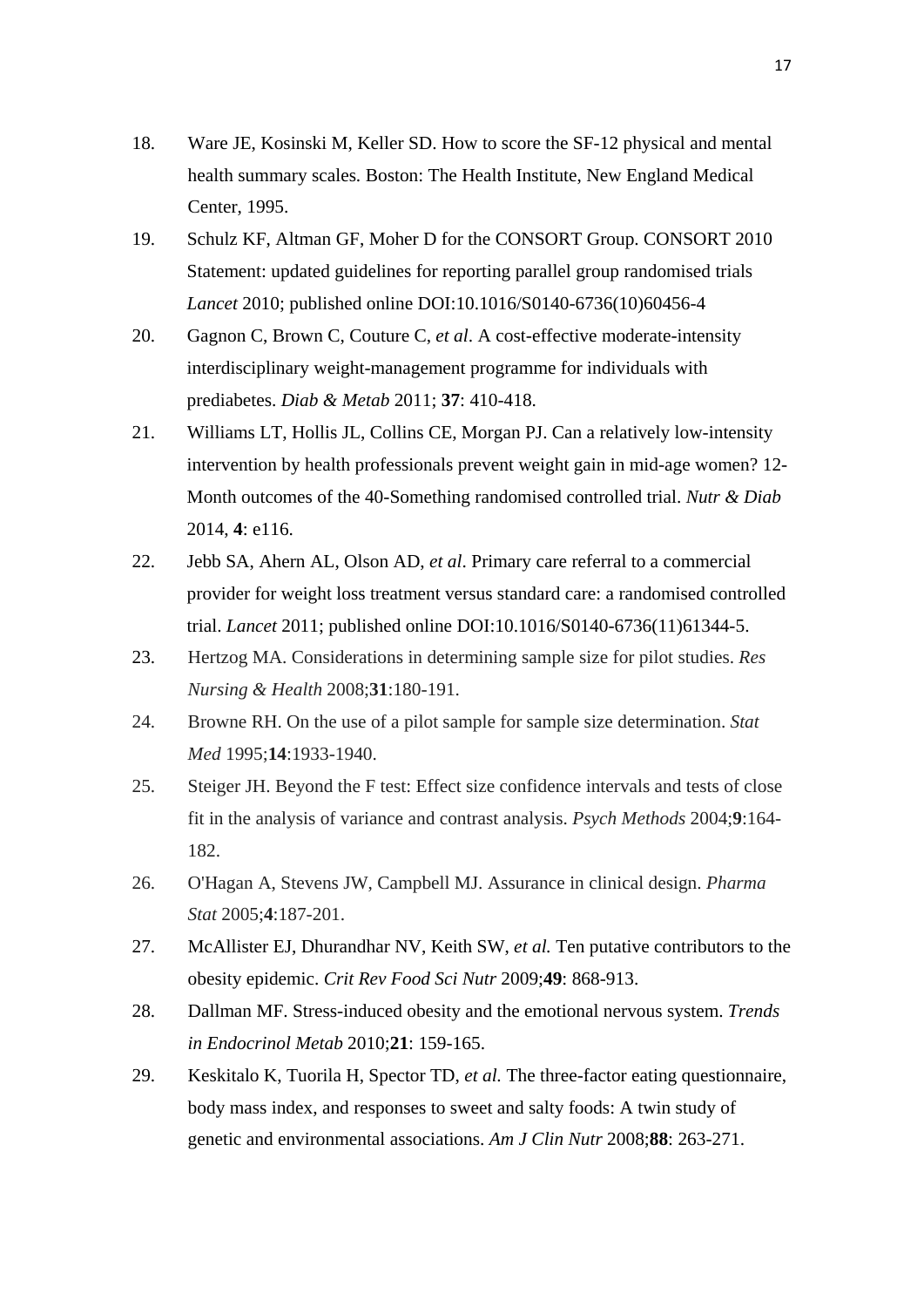- 30. Westenhoefer J, Stunkard A, Pudel V. Validation of the flexible and rigid control dimensions of dietary restraint. *Int J Eat Disord* 1999;**26**: 53-64.
- 31. Vamosi M, Heitmann B, Kyvik KO. The relation between an adverse psychological and social environment in childhood and the development of adult obesity: A systematic review. *Obes Rev* 2010;**11**: 177-184.
- 32. Tapsell LC, Batterham MJ, Thorne RL, O'Shea JE, Grafenauer SJ, Probst YC. Weight loss effects from vegetable intake: A 12-month randomised controlled trial. *Eur J Clin Nutr* 2014;**68**: 778-785.
- 33. Jebb SA, Ahern AL, Olson AD, *et al.* Primary care referral to a commercial provider for weight loss treatment versus standard care: a randomised controlled trial. *Lancet* 2011,**378**:1485-1492.
- 34. Holzapfel C, Cresswell L, Ahern AL, *et al.* The challenge of a 2-year follow-up after intervention for weight loss in primary care. *Int J Obes* 2014;**38**: 806-811.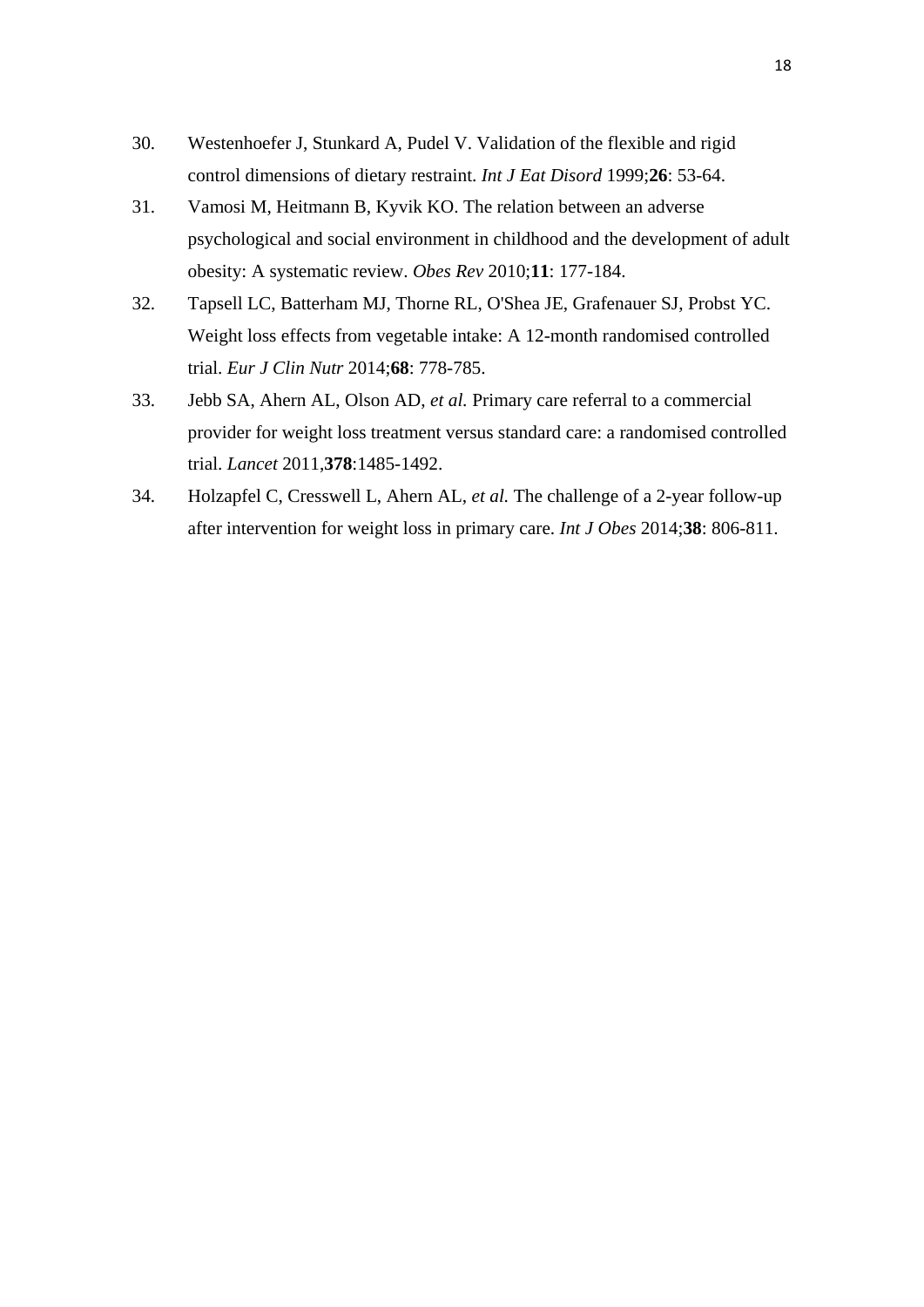| Practitioner      | Protocol Development             | <b>Intervention Implementation</b> |
|-------------------|----------------------------------|------------------------------------|
| Medical           | Development of all usual care    | Clinical review of data,           |
| Practitioner      | protocols, clinical and          | assessment of data for inclusion   |
|                   | pathology tests and surveys.     | of participants and                |
|                   |                                  | communication with GP.             |
|                   |                                  |                                    |
| Psychologist      | Development of intervention      | Oversight of theoretical           |
|                   | workbooks and materials.         | approach to behavioural            |
|                   | Considerations of equivalence    | intervention and related survey    |
|                   | for the control group.           | material.                          |
|                   |                                  |                                    |
| Exercise          | Development and oversight of     | Review and advice on fitness       |
| Physiologist      | surveys and tests for            | tests.                             |
|                   | assessment of physical activity. |                                    |
|                   | Development of general           |                                    |
|                   | guidelines for activity for      |                                    |
|                   | participants.                    |                                    |
|                   |                                  |                                    |
| <b>Dietitians</b> | Development and oversight of     | Delivery of dietary interviews,    |
|                   | survey materials for dietary     | diet and physical activity         |
|                   | assessment.                      | counselling in intervention        |
|                   |                                  | group.                             |
|                   |                                  | Conduct assessment measures.       |
| <b>Nurses</b>     | Development of usual care        | Delivery of usual care materials   |
|                   | protocols                        | (Australian dietary and physical   |
|                   |                                  | activity guidelines)               |

**Table 1 Roles of professionals in protocol development and delivery**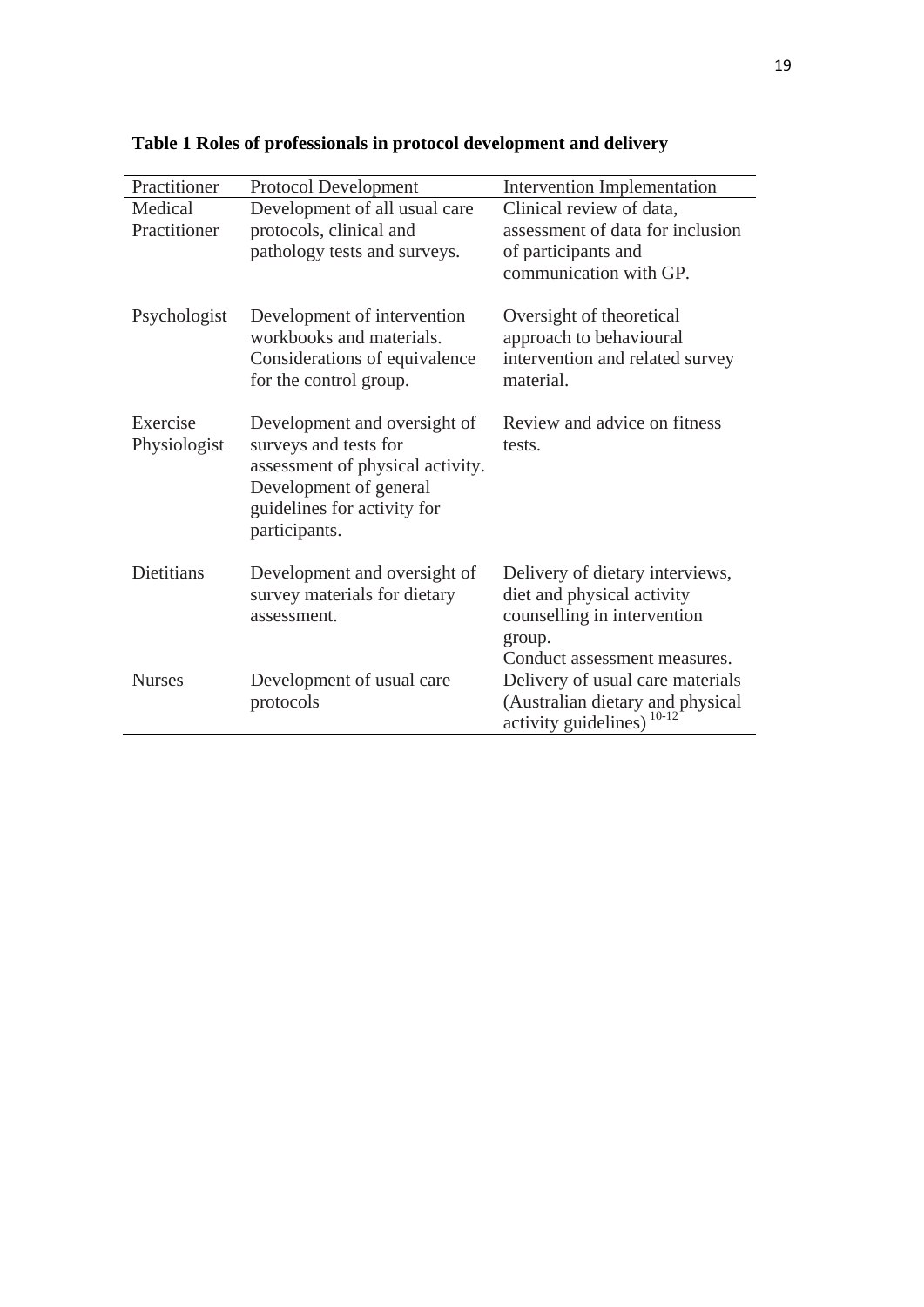| <b>Variable</b>                 | <b>Control</b>      | <b>Intervention</b> | <b>Total</b>       |
|---------------------------------|---------------------|---------------------|--------------------|
| Male Female                     | 5 5                 | 3 8                 | 8 13               |
| Anthropometric                  |                     |                     |                    |
| Age (years)                     | 43.5 $(\pm 9.0)$    | 44.1 $(\pm 9.1)$    | 43.8 $(\pm 8.8)$   |
| Height $(m)$                    | $1.70 \ (\pm 0.09)$ | $1.66 \ (\pm 0.07)$ | 1.68 $(\pm 0.08)$  |
| Weight $(kg)$                   | $86.6 (\pm 12.9)$   | 86.3 $(\pm 10.2)$   | 86.4 $(\pm 11.3)$  |
| BMI $(kg/m^2)$                  | 29.7 $(\pm 2.7)$    | 31.2 $(\pm 3.0)$    | 30.5 $(\pm 2.9)$   |
| Body Fat (%)                    | 33.3 $(\pm 8.6)$    | 38.9 $(\pm 5.8)$    | $36.3 \ (\pm 7.6)$ |
| Fat Free Mass (%)               | 66.7 $(\pm 8.6)$    | 61.1 $(\pm 5.8)$    | 63.7 $(\pm 7.6)$   |
| Waist Circumference (cm)        | 94.2 $(\pm 8.2)$    | 97.9 $(\pm 8.7)$    | 96.1 $(\pm 8.5)$   |
| Hip Circumference (cm)          | 112.7 $(\pm 9.0)$   | $112.6 \ (\pm 5.1)$ | 112.6 $(\pm 7.0)$  |
| <b>Clinical</b>                 |                     |                     |                    |
| Systolic blood pressure (mmHg)  | 131 $(\pm 11)$      | $126 (\pm 12)$      | 128.2 $(\pm 11.4)$ |
| Diastolic blood pressure (mmHg) | $87 (\pm 5)$        | $88 (\pm 8)$        | $87.5 (\pm 6.6)$   |
| Resting heart rate (beats/min)  | $66 (\pm 9)$        | 67 $(\pm 8)$        | 66.4 $(\pm 8.2)$   |
| Total cholesterol (mmol/L)      | 5.2 $(\pm 1.0)$     | 5.1 $(\pm 0.9)$     | 5.2 $(\pm 0.9)$    |
| Triglycerides (mmol/L)          | $1.0 \ (\pm 0.5)$   | $1.6 \ (\pm 0.9)$   | 1.3 $(\pm 0.8)$    |
| Glucose (mmol/L)                | 5.3 $(\pm 0.4)$     | 5.3 $(\pm 0.6)$     | 5.3 $(\pm 0.5)$    |
| <b>Dietary</b>                  |                     |                     |                    |
| Energy intake (kJ)              | 9413 $(\pm 2474)$   | 7985 (±1332)        | 8665 $(\pm 2044)$  |
| Energy from fat $(\%)$          | 35.5 $(\pm 4.2)$    | 33.7 $(\pm 6.0)$    | 34.6 $(\pm 5.2)$   |
| % energy from saturated fat     | 12.6 $(\pm 2.6)$    | 13.2 $(\pm 3.3)$    | 12.9 $(\pm 3.0)$   |
| % energy from carbohydrate      | 36.8 $(\pm 5.0)$    | 39.5 $(\pm 6.6)$    | 38.2 $(\pm 5.9)$   |
| % energy from alcohol           | 3.8 $(\pm 3.4)$     | $1.6 (\pm 1.9)$     | $2.7 \ (\pm 2.9)$  |
| Dietary fibre (g)               | 33.3 $(\pm 14.5)$   | 23.8 $(\pm 6.3)$    | 28.4 $(\pm 11.7)$  |
| <b>Physical Activity</b>        |                     |                     |                    |
| Physical activity (Met.min/wk)  | 1924 $(\pm 1107)$   | 1867 $(\pm 1498)$   | 1892 $(\pm 1303)$  |
| Mean Steps/weekday              | 11610 $(\pm 4433)$  | 8672 (±1912)        | 9304 $(\pm 3488)$  |
| Mean steps/weekend day          | 9682 $(\pm 3986)$   | 6971 (±3539)        | 7601 $(\pm 3805)$  |
| <b>Quality of Life (SF-12)</b>  |                     |                     |                    |
| <b>Physical Component Score</b> | 51.7 $(\pm 6.9)$    | 50.8 $(\pm 7.3)$    | 50.9 $(\pm 6.8)$   |
| <b>Mental Component Score</b>   | 51.3 $(\pm 10.0)$   | 48.5 $(\pm 7.7)$    | 48.7 $(\pm 8.9)$   |

**Table 2 Baseline Characteristics** 

Data are expressed as mean (±SD)